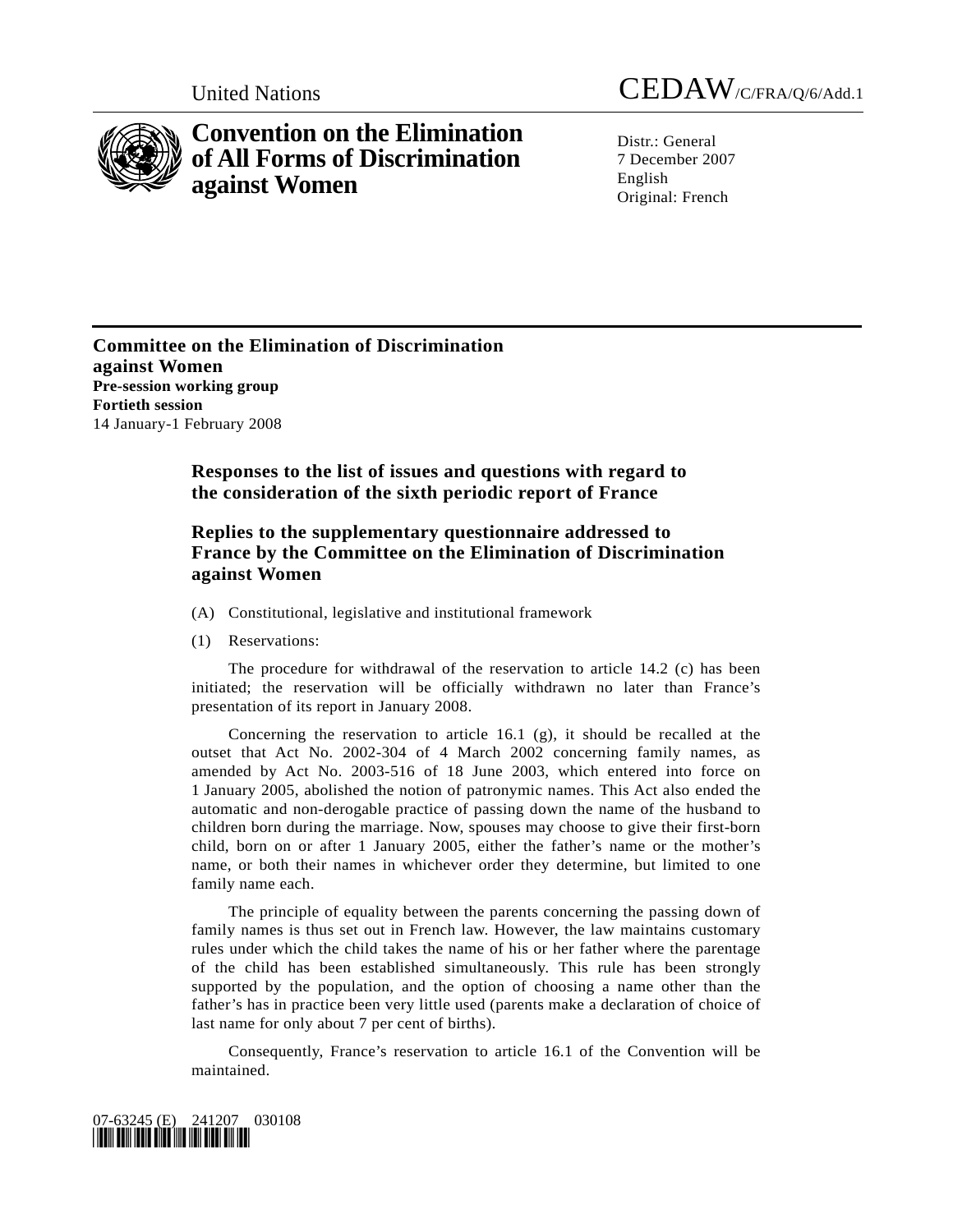(2) Application of the Convention by the French judiciary:

 In the absence of a judicial decision referring explicitly to the United Nations Convention on the Elimination of All Forms of Discrimination against Women, the Convention may not be directly and usefully invoked before the courts. However, provisions of the Convention are incorporated in French legislation and are enforced as such, including within the framework of legal proceedings.

 In terms of raising awareness among legal professionals, initial and continuing training of judges includes modules in private international law which refer to various international conventions. Furthermore, the École nationale de la magistrature (national magistracy college) has a module devoted specifically to victims to provide magistrates-in-training with the necessary information on the place and procedural status of victims in legal disputes, including cases concerning violence against women. Moreover, a module is devoted to introducing the provisions to combat exclusion and discrimination. Continuing training activities on domestic violence are also provided to magistrates.

(3) The High Authority to Combat Discrimination and Promote Equality:

 In 2006, among the 4,058 complaints recorded by the Authority, 203 concerned direct or indirect gender discrimination (or 5 per cent of the total).

 The Authority had dealt with 363 cases in 2005. In 2006, it dealt with 2,143. The College of the Authority took 344 measures, including 151 recommendations submitted to the Government, public authorities and businesses; it transmitted 42 cases to public prosecutors, and issued a number of official warnings. It has used mediation when it considered this to be the best way to resolve the issue at hand.

 The cases relating to discrimination against women mainly concern pay gaps between men and women.

 The Equal Opportunities Act of 30 March 2006 gave the Authority new powers, including the power to propose settlement fines and damages for losses incurred by victims and the power to submit comments to civil, criminal or administrative courts on its own initiative.

 The College has been making use of those new powers since 2006. It has proposed 20 settlement fines (of which 16 were accepted) and has decided to submit comments to the courts in 48 cases.

 The number of complaints settled during pretrial investigations by the Authority even before being submitted to the College more than tripled between 2005 and 2006, which confirms that its regulatory role is recognized.

(4) Charter on Equality between Women and Men:

 As at 7 March 2007, three quarters of the Charter's 280 commitments had either been met (56 per cent) or were being met (18 per cent). France thus has the effective means for improving the status of women in public, professional and private life, with for example:

– Concerning equality in professional life:

• The renewal of the inter-ministerial agreement for equality between girls and boys in the education system (2007-2011) in order to diversify school and career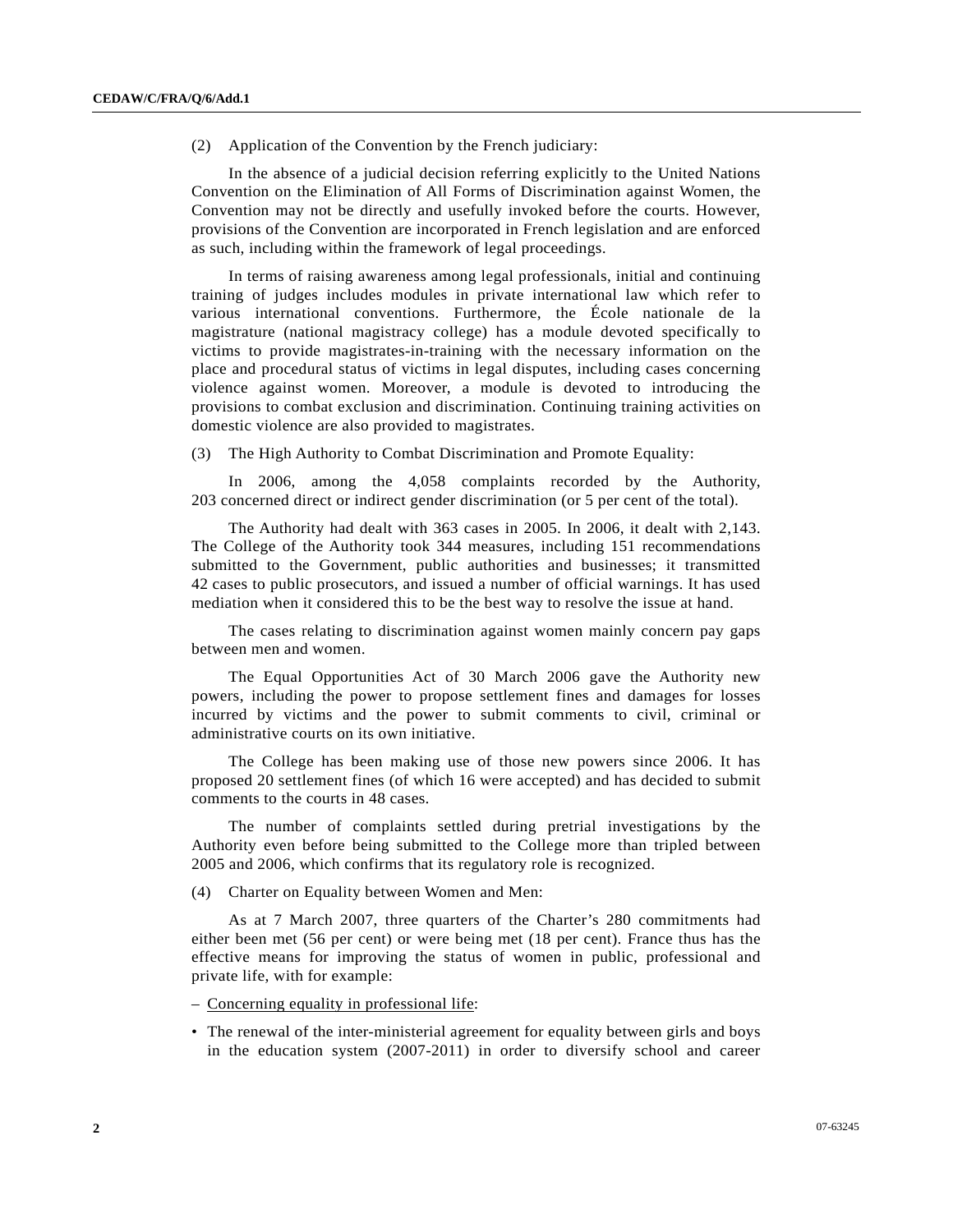guidance, develop mutual respect and train all persons concerned in gender equality issues in more than 70,000 schools;

- The Equal Pay Act of 23 March 2006, which seeks to eliminate wage gaps by emphasizing social dialogue;
- The "equality label", now given to 33 businesses with 627,696 employees, which are showing how they are improving their organization and management of human resources by developing a culture of equality within them.
- Concerning respect for the rights and dignity of women:
- A national public information campaign on contraception conducted in 2007;
- An intensification of the campaign against domestic violence targeting:

 *(1) Victims*, including a hotline number, 3919, billed at the cost of a local call, to refer each caller to the appropriate services and solutions; easier access to shelters and relocation services; unemployment benefits for women victims of violence who have been forced to leave their homes and quit their jobs; better services for children exposed to conjugal violence;

 *(2) Perpetrators*, including increased penalties and better treatment to prevent subsequent offences;

 *(3) Professionals and the public at large*, including the development of training and a media campaign with the slogan "Domestic violence, speak out before it's too late" to introduce the 3919 hotline.

(5) The European programme entitled "*Engagement du Service Public de l'Emploi pour Restaurer l'Égalité*" ("Commitment by the Government Employment Department to Restore Equality") (ESPERE):

 To date, training modules to combat discrimination have been implemented in some 60 local and departmental Government Employment Department sites; 1,200 persons have been trained in order to integrate this set of themes in the local action plans and in every partnership activity of the Government Employment Department.

(6) Overseas territories:

#### *Martinique*

<span id="page-2-0"></span>**\_\_\_\_\_\_\_\_\_\_\_\_\_\_\_\_\_\_** 

1. Employment:

 Microenterprises account for 95 per cent of the economy. In June 2006 the unemployment rate was 25.2 per cent, an increase of 3.4 points over 2005. Women's unemployment remained higher than men's (27 per cent versus 23 per cent). The average length of unemployment was 41 months. Part-time work, which continues to grow, involves women in particular (21 per cent of women work part-time, versus 8 per cent of men).[1](#page-2-0)

 A proactive policy is being conducted to encourage women to establish their own business, including:

<sup>1</sup> See "*L'enq*u*ệte emploi en Martinique en 2006*" (French only).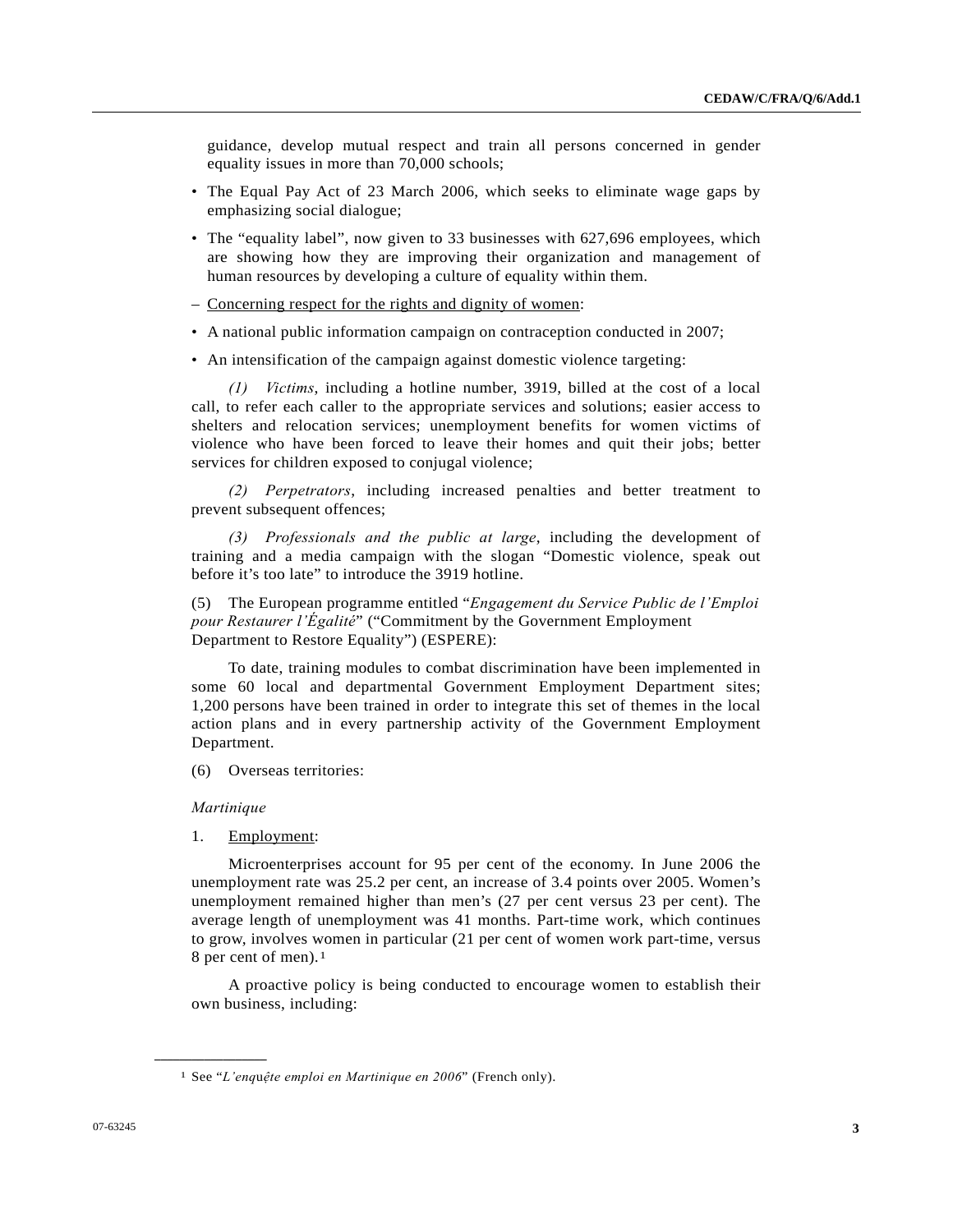- Regional assistance for the integration of women, which supports marginalized women in their business development endeavours or social economy activities;
- Establishment of a "Management Store" offering assistance for launching projects and start-up support;
- Training activities reserved exclusively for women in sectors with a demand for labour (including the construction trade);
- A prize for women agricultural technicians, which seeks to encourage young women to go into this employment-generating industry;
- Gender equality training for social partners and Government officials.

 Two major difficulties should be emphasized: transportation costs related to the overuse of the road network and poor organization of public transport, and the lack of day-care openings for children up to the age of 6 (there is a shortfall of 20,000 such openings according to the childcare association Collectif des modes de garde de la petite enfance).

2. Violence against women:

 A media campaign on violence against women, carried out every year since 2002, has broken the silence.

The following care system has been put in place:

- A shelter and social reintegration centre (CHRS) with 26 places;
- Transitional housing;
- Emergency hotel accommodation;
- Emergency support system (hospitals, hotel);
- A departmental rehabilitation and support centre (CENDRA), managed by the General Council, where women victims are rehabilitated over a three-month period before being referred to a CHRS;
- A reception, counselling and psychological support centre for perpetrators of violence.

 On 1 February 2006, a departmental protocol to prevent and combat violence against women was agreed to by the State, local authorities, social organizations, the Court of Appeal Bar Association, the Medical Council and associations. Various actions have been carried out within this framework:

- Training for gendarmes and police officers on the response to be provided to victims of violence;
- Trial job integration for women victims of domestic violence, making it possible to reduce the length of their stay at a CHRS;
- Youth awareness-raising campaign on the damage caused by gender-based violence;
- Seminar organized by the European Association against Violence towards Women in the Workplace (AVFT) aimed at social partners and labour inspectors, among others.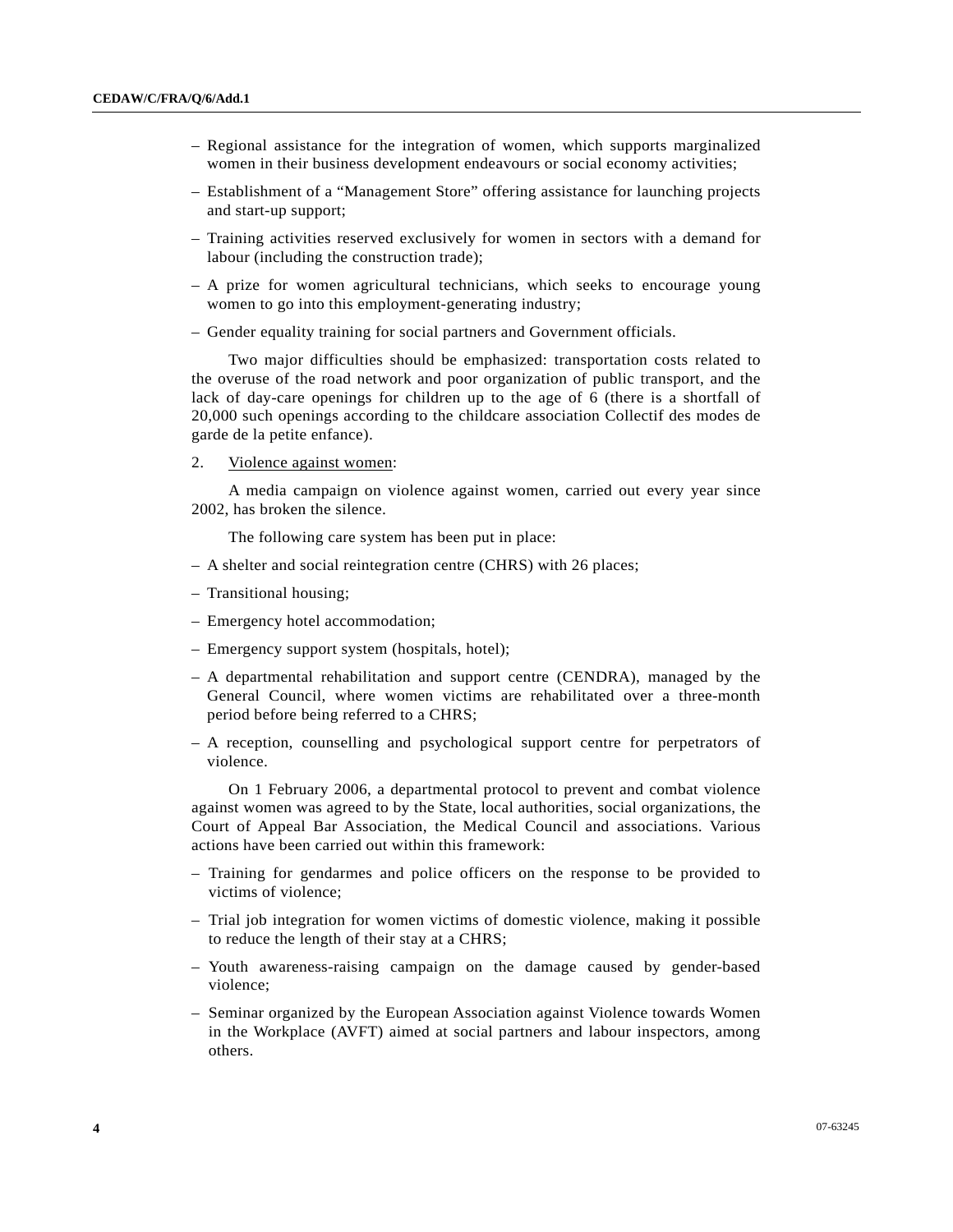A study entitled "Gender and violence: Survey of domestic and interpersonal violence in Martinique" is being carried out and includes two components:

- A quantitative component: Telephone survey of a random sample of 1,200 men and 1,200 women between the ages of 18 and 69 resident in Martinique;
- A qualitative component:
- The ways out of violence: Survey of the personal or institutional resources that enable women to escape situations of violence or of the obstacles they face in trying to do so: approximately 30 personal or group interviews were conducted, including women victims of violence and officials (legal system, police, gendarmes, social services);
- Male socialization in Martinique and violence: Survey of the place of violence in the socialization and personal development of Martinique men.

The results of this study are expected in 2009.

3. Contraception and abortion:

 Contraception is used by 49.6 per cent of women. The number of abortions is on the increase but the number of abortions in minors decreased between 2006 and 2007.

Abortion trends in Martinique between 2003 and 2007

|               | 2003    | 2004    | 2005    | 2006    | 2007    |
|---------------|---------|---------|---------|---------|---------|
| Adults        | 2 0 9 3 | 2 1 9 0 | 2 0 0 4 | 2 1 0 9 | 2 1 9 2 |
| <b>Minors</b> | 174     | 192     | 188     | 237     | 188     |
| Total         | 2 2 6 7 | 2 3 8 2 | 2 1 9 2 | 2 3 4 6 | 2 3 8 0 |

 In response to this situation, the Regional Delegation on Women's Rights and Equality (DRDFE), in partnership with associations, has implemented a prevention policy that includes the following aspects:

- Communication campaigns to help schoolchildren be better informed about sexuality;
- An annual media campaign on condom use and contraception;
- Dissemination of an audio-visual quiz entitled "Contraception and stereotypes" in all secondary schools on the island;
- Use of theatre to prevent inappropriate sexual behaviour among adolescents.

#### *Guadeloupe*

1. Employment:

 Men and women still have unequal employment opportunities. As at 31 December 2006, there were 27,751 unemployed women compared with 19,955 unemployed men in all categories. Women are most affected by unemployment: at the end of April 2007, there were more female job-seekers (2.4 per cent more).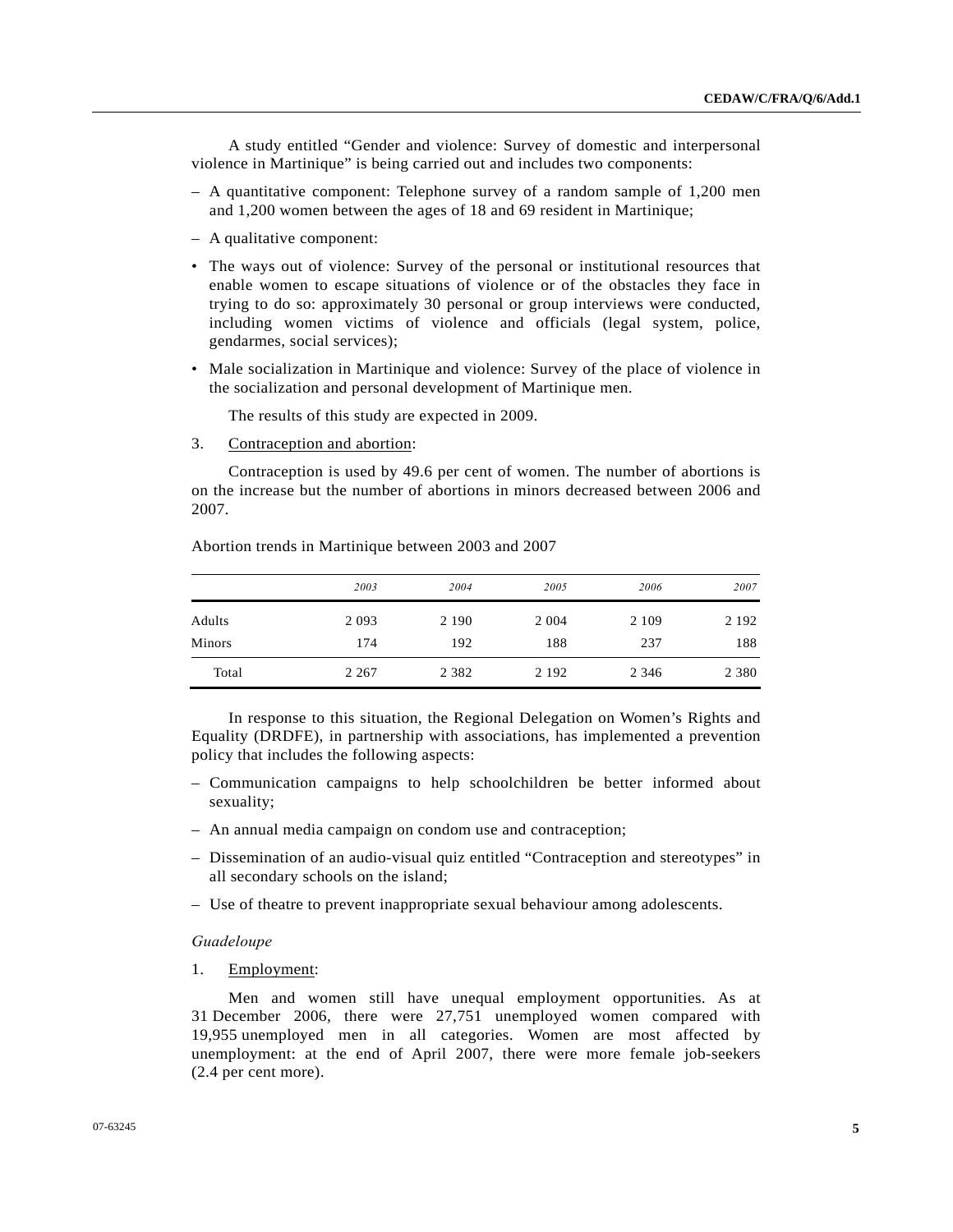Certain strategies have been adopted to reduce female unemployment, to prevent and combat violence against women and to ensure gender equality in education and employment.

 In 2005, the FEMINHOM network was established in order to raise awareness, bring men and women together and lead all sectors of society in Guadeloupe towards gender equality. The network has affiliates within approximately 20 institutions.[2](#page-5-0) These focal points act as watchdogs to ensure that gender equality is taken into account in their respective institutions. Equal opportunity between women and men is also included in Guadeloupe's development plans. The main objectives are as follows:

- To reduce female unemployment;
- To eliminate violence against women;
- To raise awareness about equality of opportunity for girls and boys.

 Most women continue to seek work in the same employment sectors (personal services, administrative and commercial services, sales and distribution, the hotel business). Accordingly, efforts to encourage women to enter so-called "male" professions must be continued and stepped up.

 DRDFE is negotiating with the National Job Agency (ANPE) the implementation at the local level of the framework agreement entered into in 2005 by ANPE and the Ministry of Parity and Professional Equality with a view to strengthening the capacity to reduce women's unemployment, stimulate their participation in long-term employment and promote professional equality.

 This agreement will allow for enhanced monitoring of the status of women in employment and will formalize the existing system. DRDFE has proposed training ANPE officials in how to put equal opportunity into practice and, more specifically, how to provide guidance to job-seekers in order to avoid certain clichés and offer the applicant all available employment and training opportunities regardless of sex.

 The Regional Council is also committed to applying the principle of equality and has added a component entitled "Equal opportunities'' to its regional plan for development and vocational training. This component focuses on diversifying the workforce by providing guidance on training and envisages the same training whatever the field (building and public works, childcare) for men and women without discrimination on the basis of sex. It provides funding for skill training and/or certificate courses to help women become more employable and return to work, and to encourage girls to enter new fields (assistance with applying for

<span id="page-5-0"></span><sup>2</sup> Regional Council, Prefecture, Local Education Authority, Directorate of Health and Social Development, National Police, Regional Delegation on Women's Rights and Equality, Regional Directorate of Cultural Affairs, National Gendarmerie, National Police Headquarters, Departmental Directorate of Judicial Protection of Youth, Departmental Procurement Directorate, National Civil Aviation Authority, Regional Directorate of Maritime Affairs, Agriculture and Forestry Directorate, Directorate of Veterinary Services, Regional Directorate for the Environment, Directorate of Prison Administration, Directorate of Labour, Employment and Vocational Training, National Job Agency, Basse-Terre Detention Centre, BRED Banque Populaire, BNP Paribas, France Telecom, associations such as FORCES, Initiative' Eco, L'Observatoire Féminin, La Boutique de Gestion.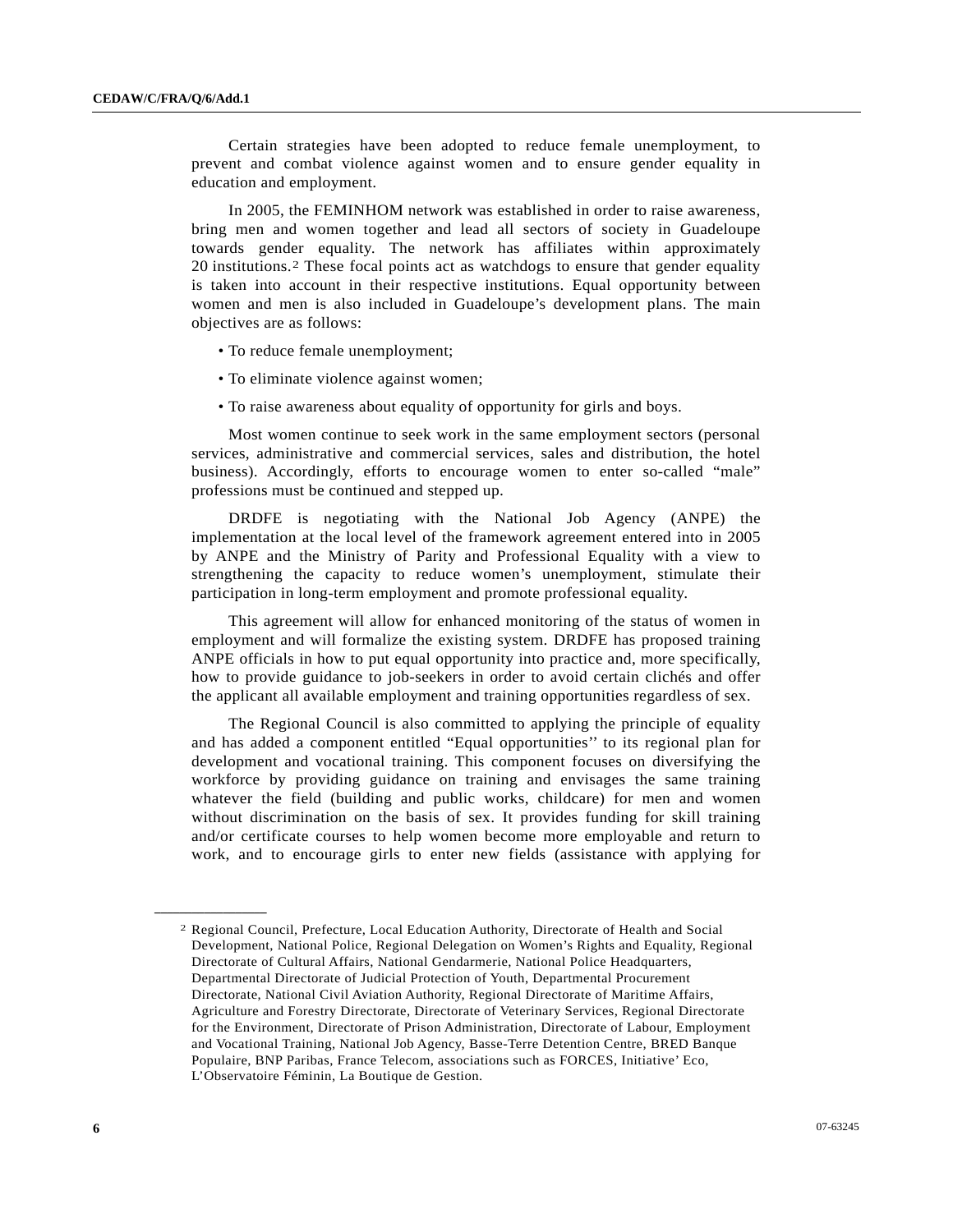apprenticeships, diversification of guidance in lower and upper secondary schools and information campaigns on occupations).

2. Entrepreneurship:

 At present, 34 per cent of entrepreneurs in Guadeloupe are women. This figure should rise significantly as a result of the mobilization of the relevant authorities.

 DRDFE is promoting the Women's Initiatives Guarantee Fund (FGIF) by raising awareness about entrepreneurship among banks and support structures, and is studying the possibility of decentralizing the Fund's operations in order to simplify the process for all stakeholders.

 DRDFE is also a partner in the INITIA project, a women's initiative established by La Boutique de Gestion Guadeloupe ("management partner"). This project, whose overall aim is to support entrepreneurship, will make it possible to:

- Promote the emergence of new activities for victims of discrimination in employment;
- Facilitate the economic integration of women through entrepreneurship;
- Overcome constraints related to the isolation experienced by all potential entrepreneurs, which are greater in the case of woman entrepreneurs;
- Reduce the specific difficulties encountered by women in setting up their own business, especially due to the difficulty of combining work and family life;
- Professionalize entrepreneurship;
- Promote networking for entrepreneurs.

 Financial support mechanisms have also been established by the Regional Council in order to promote female entrepreneurship, build the capacities of women who partner with their spouse in running a business of microenterprise, and offer women training that will give them access to leadership and management positions.

3. Health:

 Worrying behaviour has been observed in recent years among some girls in lower and upper secondary schools: alcohol consumption, sexual relations, and even a form of prostitution (consensual sexual relations in exchange for material gains). In response to this situation, an active prevention policy is in place.

 Within the framework of the Regional Public Health Programme for 2007/2008, the following actions have been carried out:

- On the component entitled "Promoting sex education and life skills":
	- Training of women outreach workers in pilot neighbourhoods identified by the French Movement for Family Planning (MFPF);
	- Training programme on the representations of sexuality for education centre officials.
- On the component entitled "Ensuring access to contraception, emergency contraception and safe abortion for all women who choose these options":
	- Adaptation of national contraception campaigns to the local context;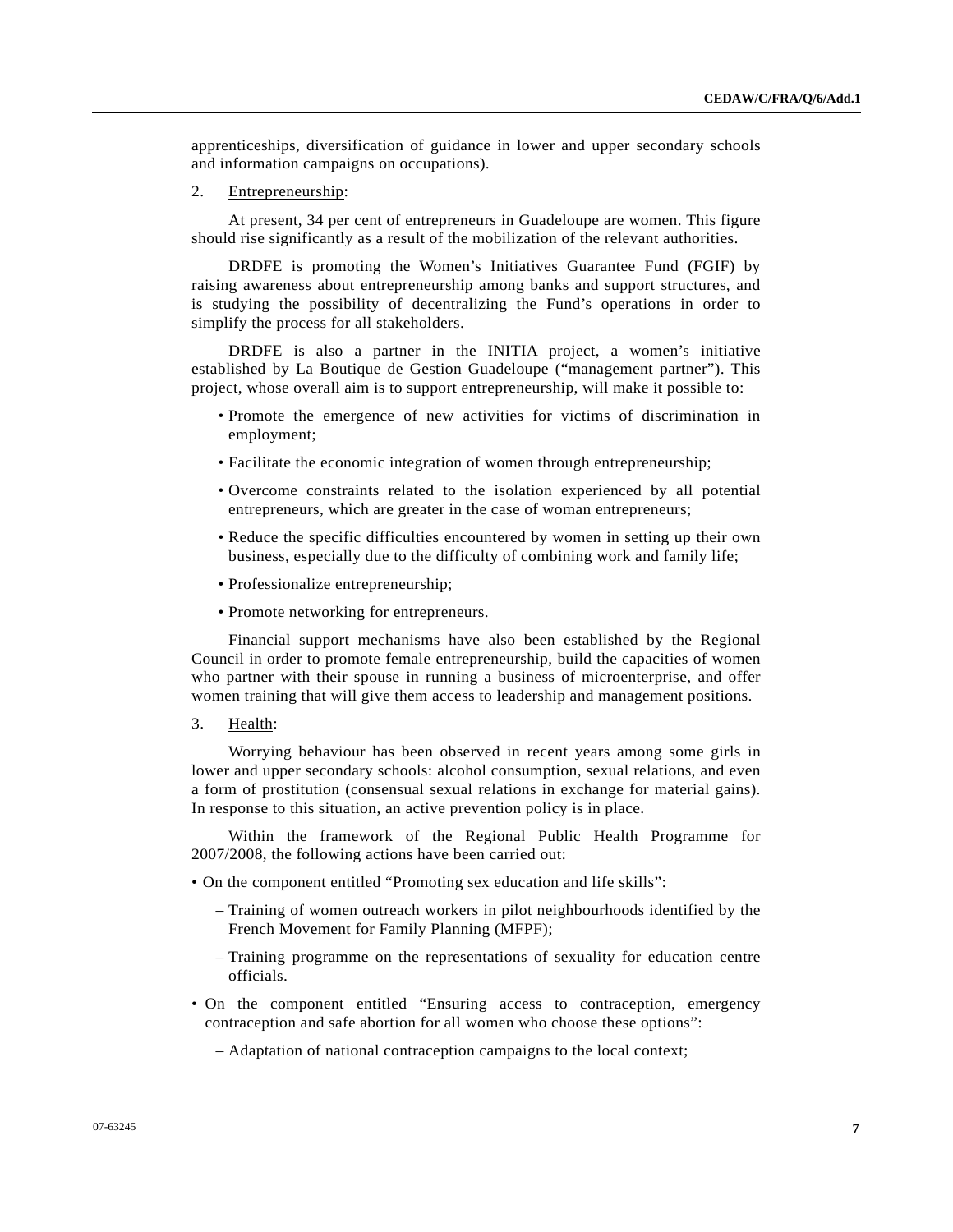- Publication of an information brochure on contraception, including the various methods, their advantages, disadvantages, cost and reimbursement;
- Establishment of a 24-hour anonymous telephone hotline;
- Dissemination of information targeting young men;
- Promotion of the use of female and male condoms.

 A working group on sexuality and emotional life comprising 14 members trained to provide adolescents with guidance on their sexuality, which was established by DRDFE in 2003, also carries out risk reduction activities in lower and upper secondary schools and at all events dealing with the issue (such as International Women's Day).

 In addition, a seminar raising awareness about equal opportunities between girls and boys was organized in 2005 at a secondary school in Guadeloupe.[3](#page-7-0)

4. Violence against women:

 Police statistics for 2006 regarding deliberate attacks on the physical integrity of women are as follows:

| Physical assault without intent to rob | 585 |
|----------------------------------------|-----|
| Physical assault with intent to rob    | 288 |
| Sexual assault                         | 76  |
| Threat of assault                      | 178 |
|                                        |     |

 The care services for victims currently available in Guadeloupe are set out below.

Listening and support centres:

- *The "Allô Ecoute" ("We're listening") unit, managed by the Initiative'Eco association*, with a free telephone hotline for women victims of conjugal violence: the unit helps these women to escape their feeling of isolation by offering free, anonymous counselling and psychological support (diagnosis of difficulties encountered, identification of emergency situations, provision of information to women on their rights and on prevention and health issues, guidance for people in social, economic and psychological difficulty). The support team consists of two female social counsellors and a psychologist.
- *The Women's and Families' Rights Information Centre* also provides counselling for women victims of violence. The team is made up of two female counsellors in social and family economics and a female lawyer.
- "*SAMU Social*" ("*Emergency Social Services*"), with the free telephone number 115, provides reception, counselling, information, assessment and guidance services, including referral to shelters. It carries out social monitoring and alert functions.

Emergency accommodation:

<span id="page-7-0"></span>**\_\_\_\_\_\_\_\_\_\_\_\_\_\_\_\_\_\_** 

– *The Initiative'Eco association* has an apartment that can provide temporary accommodation for three families (shared kitchen and toilets).

<sup>3</sup> See annex: table entitled "Education, formation filles/garçons à la Guadeloupe" (French only).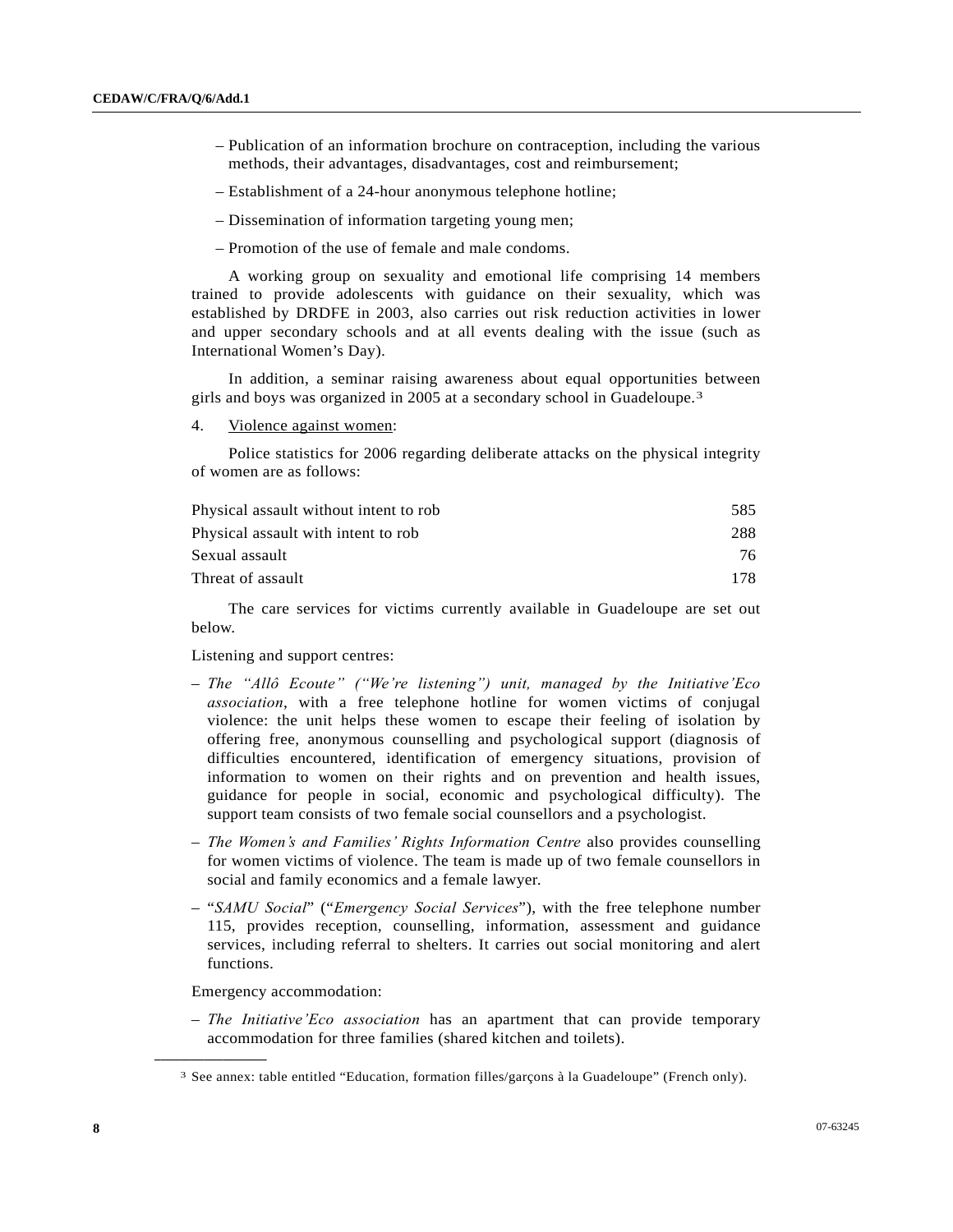- *The Women's and Families' Rights Information Centre* also has an apartment for temporary accommodation with four rooms (shared kitchen and toilets).
- *The Cap Avenir ("Destination Future")* association manages a housing and social reintegration centre (CHRS) that has 32 places and accepts only women aged 18 to 40, with or without children.
- *The Saint Vincent de Paul Centre* has an apartment with eight places, four of which are intended for women and four for men.

## Documentation:

- *The "guide infos femmes" ("women's information guide")*, published in partnership with DRDFE, is a small directory of aid organizations, distributed to places frequented by women.
- *The departmental guide "Stop violence Agir, c'est le dire" ("Action is what counts")* is a small brochure explaining what action to take in cases of conjugal violence.

#### Interventions:

 "Forum theatre" is a tool that is widely used in the Department as part of efforts to combat violence against women. It gives people who wish to exercise active citizenship a means of speaking and expressing themselves through acting. The objective is to raise the awareness of civil society and mobilize it to combat violence against women by breaking the taboo surrounding it.

#### Training:

 In 2005, DRDFE commissioned a training course for police officers and gendarmes in reception, counselling and support services for women victims of violence. There are now 12 gendarmes and police officers who are contact points on the ground for the reception of women who have been subjected to violence. This training will be further developed for all the police stations and gendarmerie units in the Department.

#### Law enforcement:

 DRDFE regularly faces situations where, even after a court decision, women victims continue to suffer violence. Despite the law of 26 May 2004 on the eviction of a violent spouse from the marital home, victims themselves are still forced to leave for their own protection.

 The Regional Delegate has alerted the procurator of the court of major jurisdiction to these cases, stressing the need to ensure that the law is enforced.

 The issue of violence is included in the intercommunal security contract, which was established with a view to promoting an effective policy of prevention based on strengthened partnerships in towns where local analysis has highlighted a real feeling of insecurity. This contract is currently being negotiated; roles and tasks have already been allocated to each partner (associations, institutions, local authorities or State departments). The Intercommunal Council on Security and Crime Prevention (CISPD) forms part of the framework of the "urban contract for social cohesion". It covers four towns in the Department, which are partners in efforts to ensure civil security. The contract refers to numerous themes relating to violence against women, such as the conduct of an audit on domestic violence in the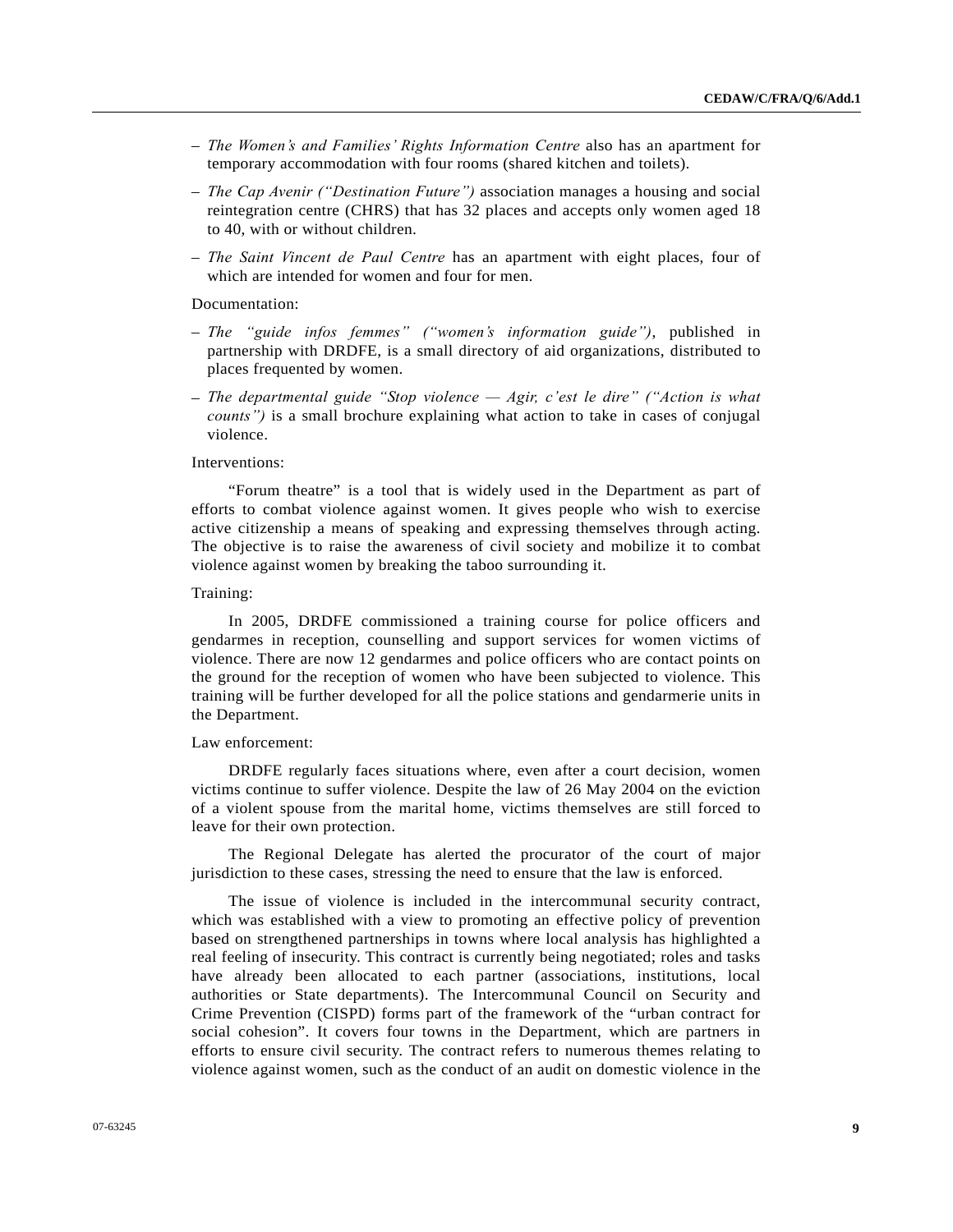territory against both female and male victims; the implementation of a protocol for the reception of victims by the police; the establishment of a psychological and legal assistance centre at the University Hospital Centre; and the establishment of emergency shelters and arrangements for medium-term accommodation, including host families.

#### *French Guiana*

More women than men are unemployed.<sup>[4](#page-9-0)</sup>

 Awareness-raising activities to promote the diversification of career choices among girls, particularly the introduction of the scientific and technical vocation prize, have allowed real progress to be achieved.

 There are disparities in access to care between rural and urban areas and among migrant communities. Numerous health promotion, prevention and screening campaigns have been conducted.[5](#page-9-1)

 French law is fully applicable in French Guiana, including in civil cases. However, difficulties with application persist, because in fact customary law still prevails in certain areas.

 To combat the phenomenon of violence, DRDFE supports the activities of four associations on the ground, in partnership with the police and gendarmerie services.

#### *La Réunion*

<span id="page-9-2"></span><span id="page-9-1"></span><span id="page-9-0"></span>**\_\_\_\_\_\_\_\_\_\_\_\_\_\_\_\_\_\_** 

1. Population:

 As at 1 January 2004, the estimated population of La Réunion was 763,200 (388,300 women and 374,900 men); women thus represented 51 per cent of the population. The population was much younger than that of metropolitan France: 38 per cent of men and 35 per cent of women were under the age of 20.[6](#page-9-2)

 In 2003, life expectancy at birth for the inhabitants of La Réunion was 79.8 years for women and 71.3 years for men. Mortality rates by age were systematically higher among men. La Réunion has seen a significant improvement in health conditions over the past 50 years. By the early 1990s, its infant mortality rate had fallen to match that of metropolitan France. Since then, although there has been a slight downward trend, the infant mortality rate in La Réunion has remained higher. Each year, some 100 children die before reaching their first birthday. Boys account for 60 per cent of the deaths.

 In 2002, the average age at first marriage was 26.8 years for women and 31.3 for men. There were twice as many single-parent families as in metropolitan France. Approximately 9 out of 10 such families were made up of a woman and her child or children.

 Since 2000, the annual number of births has stood at about 14,500, a level much higher than the low point of the mid-1990s. The average number of children per woman today stands at 2.43. Women in La Réunion have children earlier than

<sup>4</sup> See annex: "*les femmes et l'emploi en Guyane en 2005*" (French only). 5 See "*la santé des femmes en Guyane en 2004*" (French only). 6 26 per cent and 24 per cent respectively in metropolitan France.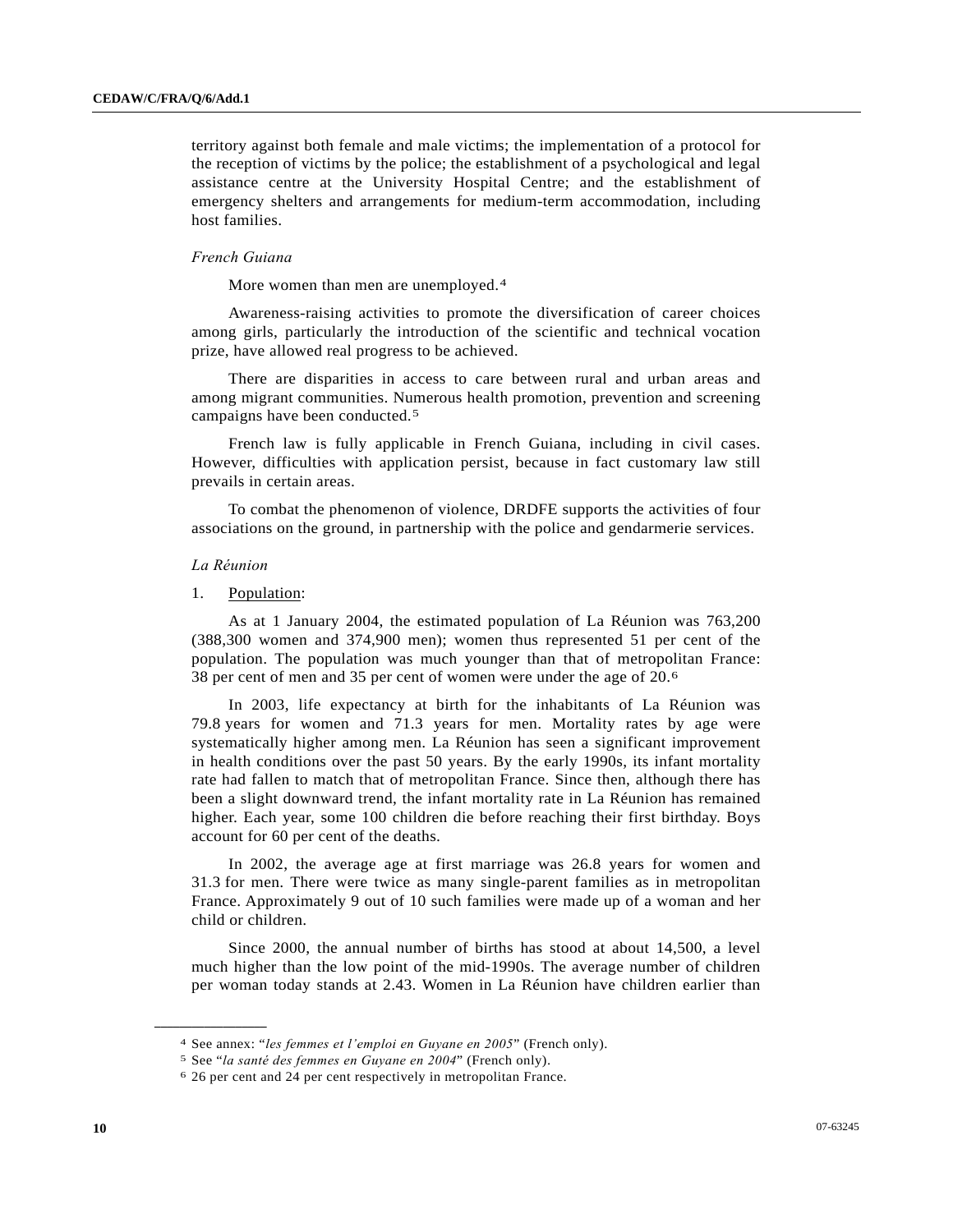those in metropolitan France: the average age of mothers at childbirth is 28.3 years.[7](#page-10-0) Longer periods spent in education and the desire of young women to find their first job before having children are, however, contributing to a reduction in the under-25 fertility rate. On the other hand, the fertility rate for women in La Réunion aged 15 to 19 is five times higher than the rate for the same age group in metropolitan France. Each year, about 600 children (more than 4 per cent of the total number of births) are born to girls who are still minors at the time of giving birth. About 100 of these girls are under 16.

#### 2. Contraception and abortion:

 More than two thirds of women in La Réunion aged 20 to 44 use a method of contraception. The pill is the most commonly used method. In 2003, 4,129 abortions were carried out in La Réunion, against a total of 14,424 births. This rate has been falling steadily since 1994. It remains slightly higher than that of metropolitan France, but the respective rates seem to be converging. Of the 4,385 abortions carried out in 2002, 463 (10.6 per cent) were performed on minors.

## 3. Education:

 Schooling is compulsory for all up to the age of 16. Beyond that age, there are proportionally more girls than boys in school, whatever the age group. The rate of enrolment in education then drops significantly for both girls and boys: at the age of 19, 47.2 per cent of girls and 42.9 per cent of boys are still in education in La Réunion; these rates of enrolment are equivalent to those among 23-year-olds in metropolitan France.[8](#page-10-1) 

 Various activities are carried out by DRDFE to promote the diversification of career choices and gender desegregation in the labour market. For example, the "*Carrefour au féminin*" (Women's Forum) of 24 May 2006 aimed to raise girls' awareness of occupations in which the proportion of women is low; 1,600 girls took part in the event.

#### 4. Employment:

 In a context of high unemployment, the situation of women in the job market is particularly vulnerable.[9](#page-10-2) DRDFE is therefore preparing a strategic plan with the National Job Agency (ANPE) and the Departmental Directorate of Labour, Employment and Vocational Training in order to finally reduce long-term unemployment among women.

 Moreover, the "*Finaliser, Transmettre, Mobiliser*" project ("Finalize, Transmit, Mobilize"), co-financed by the European Social Fund, aims to facilitate the integration into professional life of women who find it difficult to access the job market because of their level of education, their lack of experience and/or their social and family situation.

 In La Réunion, there is almost no difference between women and men with regard to remuneration for work carried out (hourly wage). However, women's

<span id="page-10-0"></span><sup>7 29.5</sup> years in metropolitan France.

<span id="page-10-2"></span><span id="page-10-1"></span><sup>8</sup> See annex: "*L'éducation et la formation á La Réunion*" (French only). 9 See annex: "*L'emploi et le chômage des femmes à La Réunion*" (French only).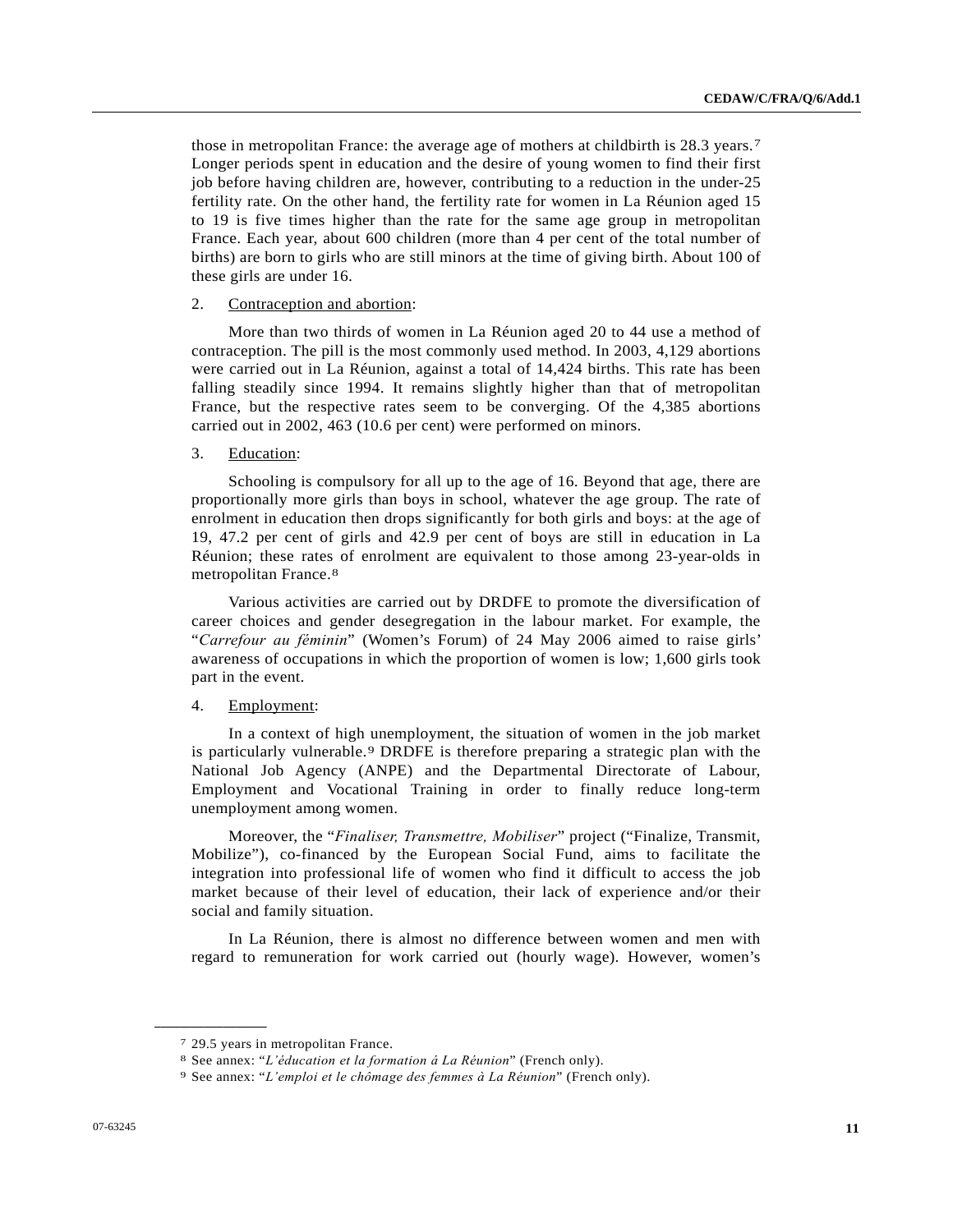average monthly pay levels are lower than men's,[1](#page-11-0)0 in particular because they more often work part-time.

## 5. Entrepreneurship:

 One in four entrepreneurs in La Réunion is a woman. The "typical" female entrepreneur is more likely to have a university degree than her male counterpart and has usually been employed in the past or is not working at the time of establishment of the business. She is usually involved in the trade or personal service sectors and has slightly more limited financial resources than a man. Activities are being carried out to raise awareness of female entrepreneurship among women and those involved in business start-ups: promotion of the Women's Initiatives Guarantee Fund (FGIF); the launch of a prize for women entrepreneurs; round tables, a film, an experimental workshop at ANPE and media coverage; and the development of a network of women entrepreneurs known as EFOIR ("*Entreprendre au féminin Océan Indien Réunion*" — "Female entrepreneurship Indian Ocean and La Réunion").

## 6. Participation in political life:

 The law on parity in the political sphere has facilitated women's election to municipal councils (46 per cent) and the Regional Council (47 per cent). However, there are only four women members of the General Council out of a total of 45 elected, although one of these women serves as the Council's President. It is still the case that most mayors and Vice-Presidents of the Regional Council are men. Four women and seven men have been elected to represent La Réunion in the National Assembly, the Senate and the European Parliament.

### 7. Violence against women:

 Conjugal violence against women is more prevalent in La Réunion than in metropolitan France, among women of all age groups.[1](#page-11-1)1

 In response to this situation, the Regional Agency for Women's Rights and Equality leads an active policy for preventing and combating violence, consisting of joint actions with the national Ministry of Education to promote mutual respect between the sexes; participation in the establishment of a family shelter service for women victims of violence; establishment of services for such victims in hospitals; training initiatives, co-financed by the State and the Department, for personnel dealing with women victims of violence (police and gendarmerie personnel, social workers, magistrates, lawyers, doctors, association members); and drafting of an agreement between the State, the General Council and housing associations to provide women victims of violence with priority access to low-income housing by reserving units for their use.

#### *Mayotte*

<span id="page-11-1"></span><span id="page-11-0"></span>**\_\_\_\_\_\_\_\_\_\_\_\_\_\_\_\_\_\_** 

## 1. Population:

 According to the 2002 census, the female population is estimated at 80,020, or 49.92 per cent of the total population. Single-parent families account for 13 per cent of all households. The vast majority of these families are headed by impoverished

<sup>10</sup> Net monthly wage income: 1,260 euros for women, 1,490 euros for men.

<sup>11</sup> See annex: "*Les violences envers les femmes à La Réunion*" (French only).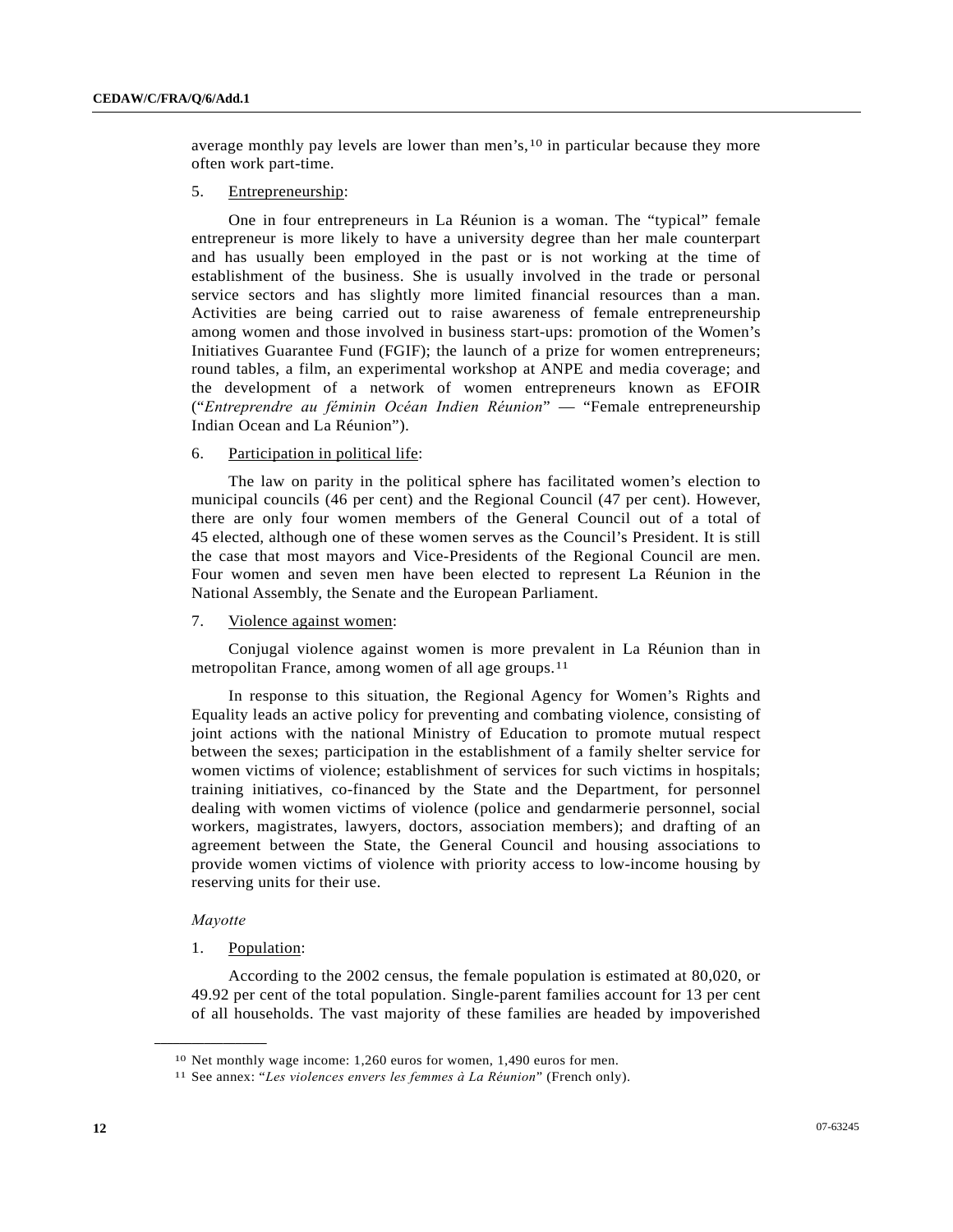women. Fewer than half of all women heads of single-parent families are economically active, and only one fourth of them hold jobs.

#### 2. Education and training:

 Widespread public schooling is a relatively new phenomenon in Mayotte. Significant progress has been made in girls' education in recent years; these efforts should be continued. Before 1970, with few exceptions, girls did not attend school. In 2002, 78 per cent of girls between the ages of 3 and 19 attended school (80 per cent of boys). Girls account for half of all primary-school students and 51 per cent of all secondary-school students.

 Academic orientation remains strongly influenced by stereotypes; as a result, girls are concentrated in a very small number of fields. In 2002 girls accounted for 84 per cent of all students in service-sector fields and only 15 per cent of all students in industrial science and technology.

 In higher education, girls tend to abandon their studies: the higher the level, the smaller the number of female students. As in secondary school, most girls specialize in tertiary-sector fields, while boys tend to gravitate towards technical fields.

 About two thirds of all trainees in vocational internships are women. Many of them have a primary- or secondary-level education. For the most part, their insufficient level of basic education prevents them from directly embarking on a degree track without first taking literacy and/or remedial education courses.

## 3. Employment:

 As at 31 December 2002, 65.6 per cent of the unemployed population consisted of women with low levels of education. In 2004 more than half of all female job-seekers (and one third of all male job-seekers) had not completed primary school. As a result, 75 per cent of the women (and 36 per cent of the men) in this category seek janitorial or domestic service positions. In 2003 women were the main beneficiaries of State-subsidized jobs (70.9 per cent of solidarity employment contracts and 77.52 per cent of jobs in local development areas). Some 91 per cent of working women are employed in the service sector.

 The above description applies only to the population registered with the Directorate of Labour, Employment and Vocational Training (DTEFP). Since jobseekers do not receive unemployment benefits, they do not necessarily register with DTEFP; this is true, in particular, of many people with academic qualifications, who are likely to find it easier to enter the labour market. As the National Job Agency and the Unemployment Insurance Fund began operations in Mayotte very recently (2005), the behaviour of job-seekers is likely to change, and this will facilitate the collection of more complete data.

#### 4. Entrepreneurship:

 Women account for 37.32 per cent of the total number of entrepreneurs listed in the Registry of Commerce. Most of these women are engaged in trade and microenterprise. Many of them have very little education (with the result that they have difficulty with business management) and are less experienced in the economic activity they have chosen. They are increasingly likely to opt for traditionally "male" fields such as construction, but they have difficulty attracting business.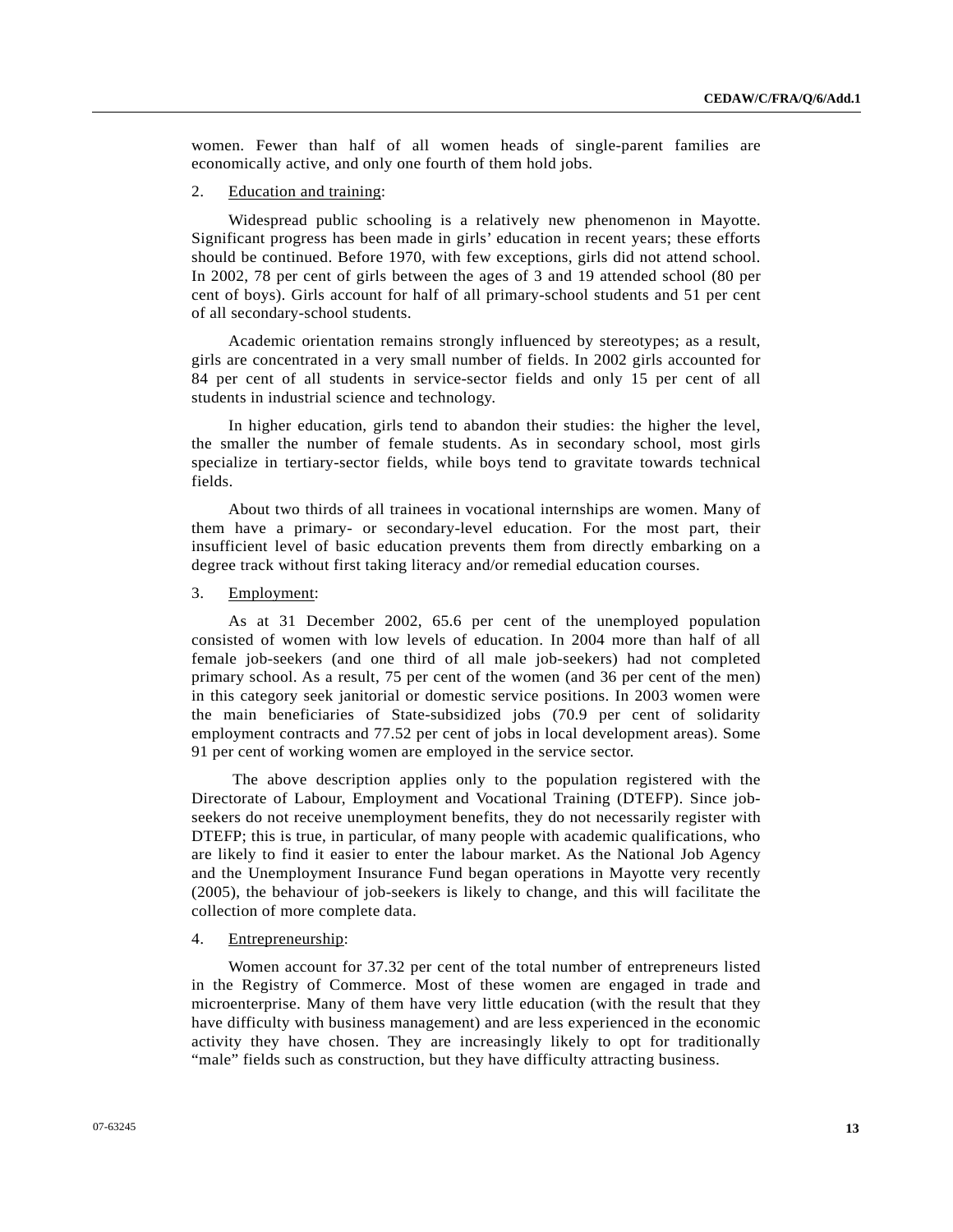## 5. Social protection:

 The social protection system is still incipient in Mayotte. The unemployed, men and women alike, live in highly precarious conditions owing to the insufficiency of social benefits (there is no guaranteed minimum income or unemployment benefit). Isolation exacerbates women's vulnerability to poverty. The chief consequence of this situation is massive emigration of Mahoran families, especially women, to La Réunion or metropolitan France. A 1999 census of the Mahoran population in La Réunion revealed a high proportion of women with little schooling and very few people with academic qualifications; unemployment among the working-age population stood at 86 per cent. Mahoran families in La Réunion live primarily on social assistance.

## 6. Contraception:

 The population control policy seems to have modified women's behaviour with respect to fertility, although much remains to be done. The synthetic fertility rate is estimated at 4.7 children per woman, down from 5 in 1997, 5.1 in 1991, 6.7 in 1985 and 8.1 in 1988.

## 7. Violence against women:

 Such statistics as have been collected at this stage on violence against women are as follows: 75 cases of violence reported in 2004; 72 cases reported in 2005; 30 cases reported in 2006; and 51 cases reported to the police sector alone in 2007.

 A "Family Information and Victim Assistance Focal Point", run by an association, was set up in September 2006 with the support of the Agency for Women's Rights. Consisting of a legal adviser, two outreach workers, a coordinator and a psychologist, this structure works in partnership with the police and gendarmerie, health centres, lawyers, judicial authorities, social services and associations. Most of the victims who avail themselves of this service are women, about 28 years of age on average, who have suffered conjugal violence and live in precarious conditions. In the past year, this service has made significant strides; in particular, it has helped to break the silence surrounding this issue. There are currently no shelters for victims, but the Directorate of Health and Social Affairs has begun to consider this question.

## 8. Participation in political life:

 The law on political parity was applied for the first time during the municipal elections of March 2001. As a result, the situation of women in Mahoran political life changed: the proportion of women municipal councillors rose by 12.5 percentage points in relation to the 1995 elections. Some 33 per cent of the total number of seats were won by women. Following these elections, women came to account for 45.5 per cent of all municipal councillors, mirroring the trend observed at the same time in metropolitan France (47.5 per cent). However, no women have been elected mayor and the proportion of women deputy mayors remains low (30.4 per cent in 2001 and 29.6 per cent in 2006).

## *Wallis and Futuna*

The female population is estimated at 4,754 (male population: 4,365).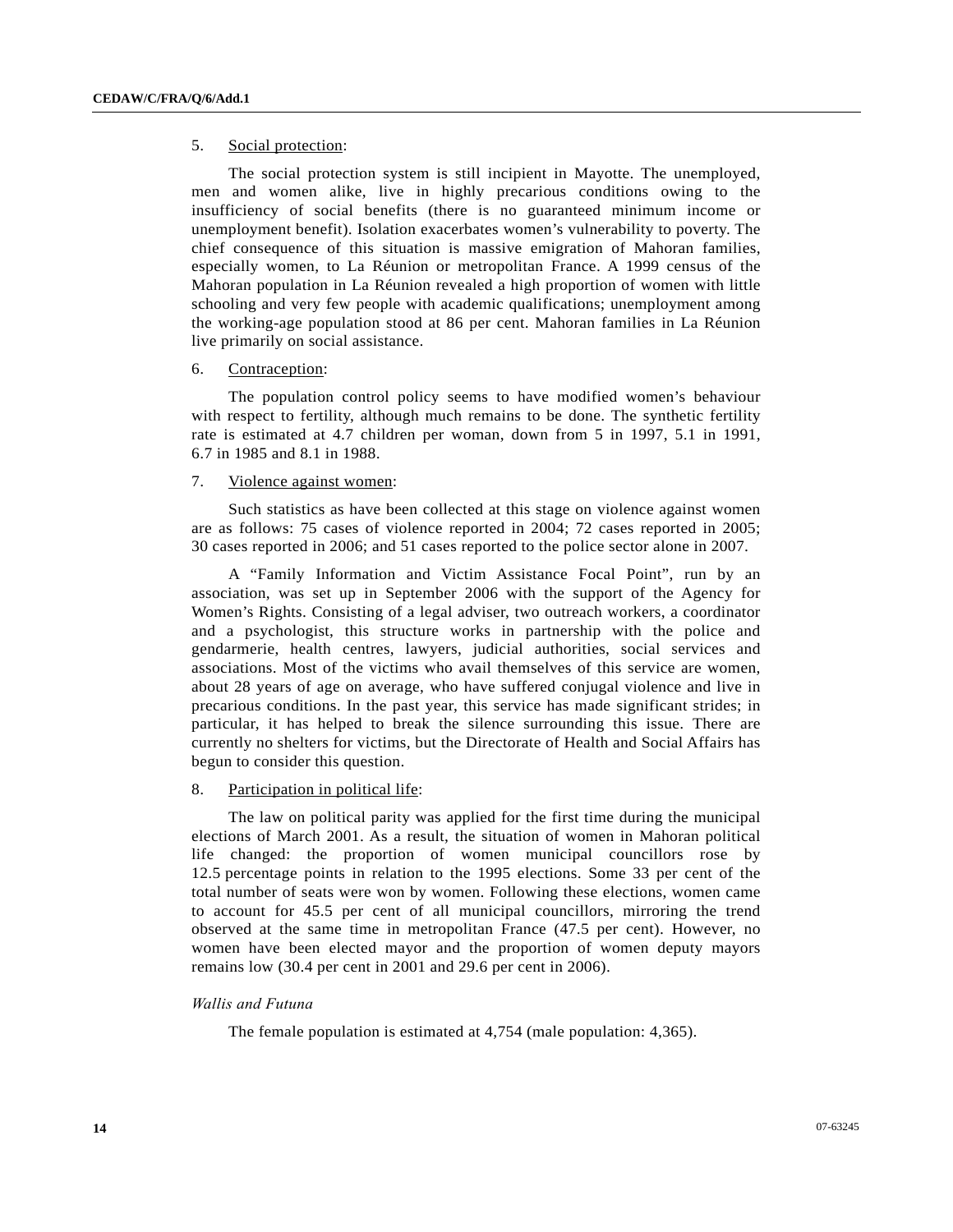The economically active population includes 1,247 women: 1,068 of them are gainfully employed and 179 are seeking employment. The economically active women who are currently employed work in the following areas: 1,037 in the service sector, 9 in construction, 20 in industry and 2 in agriculture.

 An agency for women's rights and equality was re-established on 1 February 2005. It cooperates closely with the judicial authorities, the gendarmerie, the national Ministry of Education, the Health Agency and the Labour Inspection and Social Affairs Service.

 The association "*SOS Violences*" has resumed its activities. Information and awareness-raising campaigns have been organized in liaison with the Territorial Council of Women of Wallis and Futuna. All these developments have prompted a number of people to report that they have been victims of violence. These reports have highlighted the absence of shelters and services for such women.

## *New Caledonia*

Policies geared towards women are within the jurisdiction of local authorities.

 As in Mayotte and Wallis and Futuna, two types of personal status co-exist: an ordinary law status, governed by the provisions of the French civil code, and a local or common law status. Applicable law in New Caledonia disallows any form of discrimination between men and women; such discrimination is even expressly prohibited by the labour laws applicable to this territory. In addition, a prominent part of the law of 11 January 2002 on social security in New Caledonia is the maternity insurance scheme, which provides affiliates with both monetary and in-kind benefits.

 With the support of many associations that vigorously mobilized to encourage Melanesian women to resist family pressures, the 1990s were a judicial and social turning point for the situation of women in New Caledonia. Since then, more and more Melanesian women have availed themselves of judicial institutions, either to appeal against customary sanctions or to lodge complaints in the first instance. Some Melanesian women have also opted, in recent years, to give up their traditional personal status in favour of ordinary law status, in order to escape from certain customary rules concerning family law.

 Communities have increasingly tended to mobilize in support of New Caledonian women's denunciation of alcohol abuse, violent sexual conduct on the part of men and conjugal violence.

## *French Polynesia*

No new information since the submission of the sixth report by France.

- (B) Violence against women
- (7) Sexual harassment at work:

 Article L.122-46 of the Labour Code reads as follows: "No employee, no candidate for recruitment, a training course or a company work placement may be punished or dismissed or face any discriminatory measure, whether direct or indirect, notably regarding pay, training, reassignment, appointment, qualifications, rank, professional promotion, or contract change or renewal, because he or she has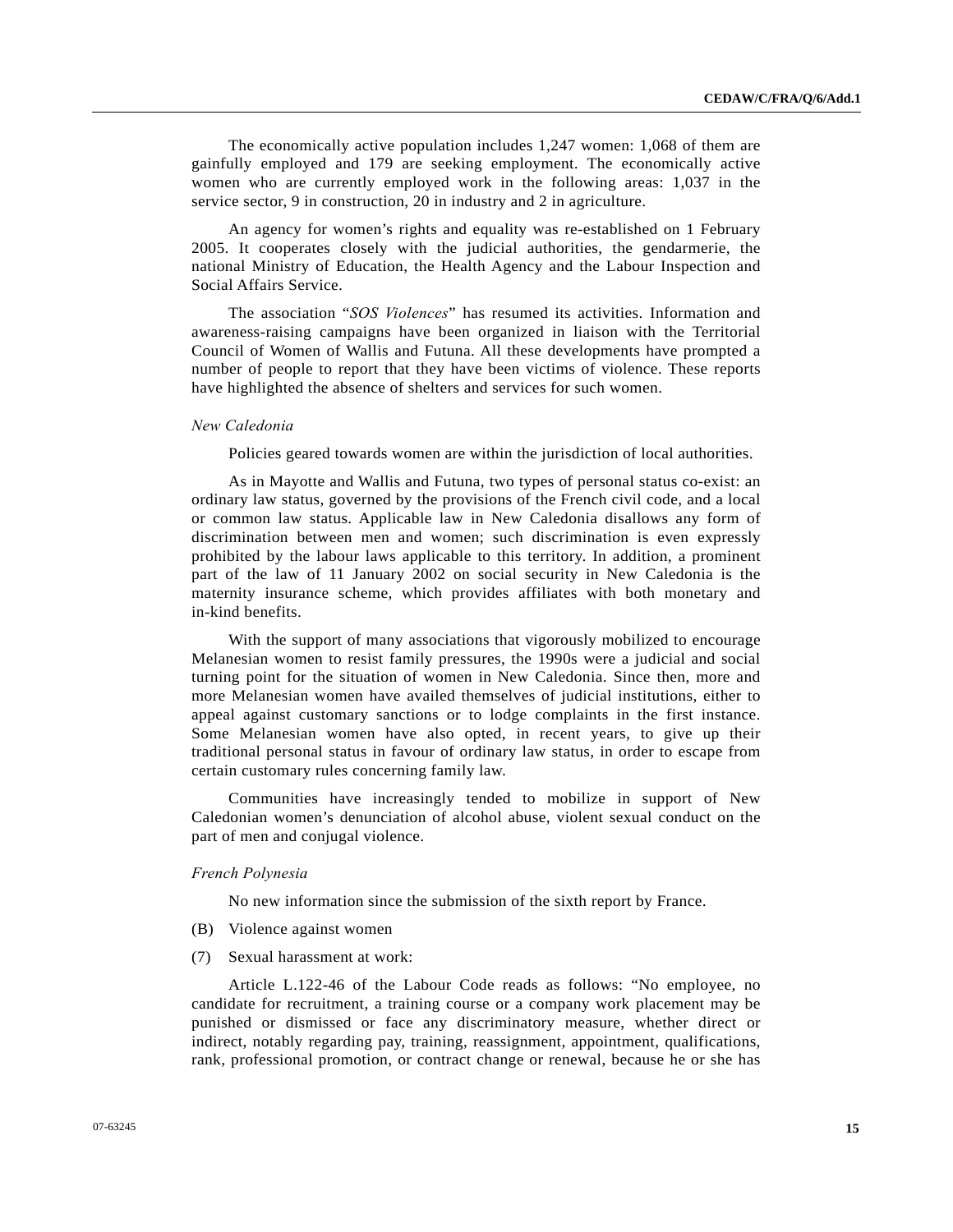been the victim of, or has refused to be the victim of actions of harassment taken by an employer, the employer's representative, or any individual, for the purpose of obtaining favours of a sexual nature for himself or herself or for a third person. No employee may be punished or dismissed for witnessing or reporting the actions defined in the preceding paragraph. Any contrary provision or act is null and void".

 Disciplinary sanctions may be imposed by the employer on the perpetrator of the harassment, as well as the following penal sanctions:

- Any employer who has taken a discriminatory measure against an employee who has been a victim of, witness to, or who has reported the facts of sexual harassment shall incur a penalty of one year's imprisonment and/or a fine of 3,750 euros;
- The perpetrator of the sexual harassment shall be punishable by one year's imprisonment and/or a fine of 15,000 euros.

 Furthermore, the Department of Women's Rights and Equality contributes to the financing of the European Association against Violence towards Women in the Workplace (AVFT), which helps victims of sexual harassment.

(8) Conjugal violence:

 Various activities and studies have been conducted, in collaboration with all the ministries and bodies concerned, in order to learn more about this phenomenon:

- The Directorate for Research, Studies, Assessment and Statistics (DREES) of the ministries responsible for social affairs, in partnership with the National Institute of Statistics and Economic Studies (INSEE), designed a survey entitled "*Evénements de vie et santé*" ("Life and health events"). Following a test phase, the survey was launched in the field in November 2005. It will provide useful material for studying the linkages between gender, violence and health. It will also indicate the sex of perpetrators of violence inflicted in the last 24 months, as well as the nature of the relationship that they have or had to the victim;
- The Ministry for Women's Rights alerted the National Observatory on Crime (OND), a department of the National Institute for Higher Studies on Security (INHES), to the need for statistics on violence which are disaggregated by gender. OND, together with INSEE, launched a bona fide crime victim survey in 2007 in the style of Anglo-Saxon national surveys.

 Act No. 2006-399 of 4 April 2006, "strengthening the prevention and punishment of conjugal violence and violence against children", has gone immediately into effect. It extends the scope of aggravating circumstances to include new actors (partners in a civil union and former partners) and new offences (murder, rape or sexual assault); it adds to and clarifies the provisions of the Act of 12 December 2005 concerning the treatment of repeated offences, which provides a legislative basis for the removal of a violent spouse from the conjugal home; and it recognizes theft between spouses when the spouse responsible for the theft is demonstrated to have had a genuine desire to subjugate the victim.

 This Act, which amends the Civil Code, also states that spouses owe each other not only mutual fidelity, aid and assistance but also respect. The French Mayors' Association was requested to inform all mayors about this so that they could stress this concept during wedding ceremonies. This explicit reference to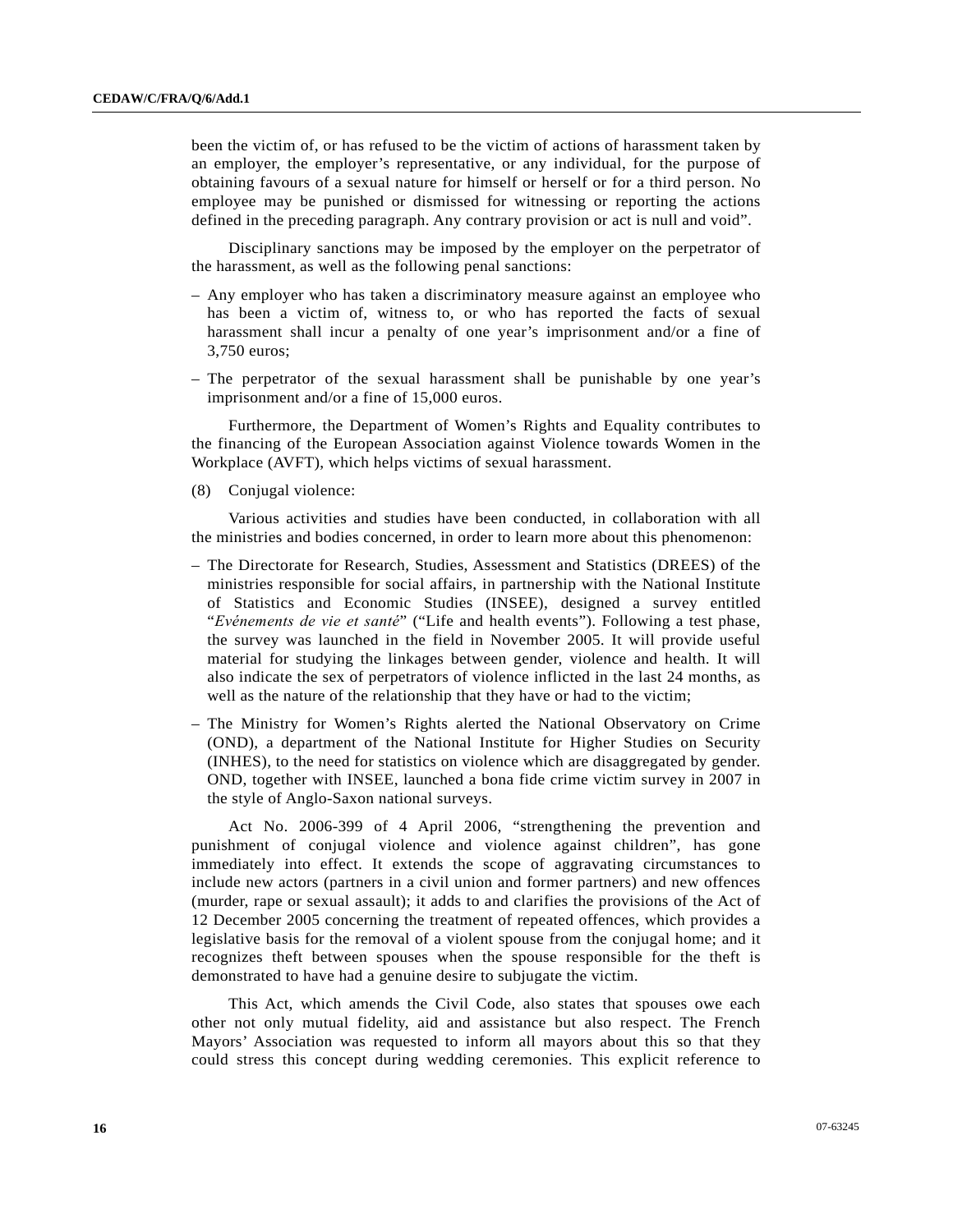respect should strengthen the free consent of spouses and help to prevent any subsequent violence.

(9) Violence against immigrant women and girls:

 The principle of human dignity, which includes physical integrity, makes it imperative to combat all forms of violence without exception. A policy against violence cannot tolerate any exceptions. Neither tradition nor custom can justify depriving people of their fundamental rights.

 The aforementioned Act of 4 April 2006, which aims to strengthen the prevention and punishment of conjugal violence and violence against children, therefore contains measures to prevent and combat sexual mutilation more effectively by:

- Extending the prescription by lapse of time limit on prosecution to 20 years from the age of majority of the victim;
- Permitting, by special dispensation, the suppression of these practices when they are committed abroad against a foreign minor whose habitual residence is in France;
- Allowing professional secrecy to be lifted in cases of sexual mutilation of a minor.

The same Act undertakes to prevent forced marriages more effectively by:

– *Making the minimum legal age for marriage the same for girls as it is for boys, i.e., 18*:

 This is intended not only to re-establish gender equality in marriage, but also to combat the forced marriage of minor children more effectively;

– *Allowing a prosecutor to bring an action to annul a marriage in the event of the lack of free consent of the spouses, or one of the spouses*:

 Until now, the prosecutor could not bring an action to annul a marriage without an absolute lack of consent. Henceforth, the Civil Code also states that "coercion of the spouses, or one of the spouses, including undue influence from a parent, constitutes grounds for annulment of the marriage";

– *Allowing civil registrars to delegate one or more competent officials to hold (separate) hearings with future spouses*.

 At the same time, emphasis is placed on prevention, especially by raising awareness among parents and children through, inter alia:

- Support for associations specialized in preventing and combating these practices;
- Updating a brochure entitled "Let's protect our girls from female circumcision";
- A seminar on the eradication of female genital mutilation, held on 4 December 2006, which aimed to identify and strengthen the efforts under way, to spur further action and to raise public awareness. The proposals that emerged from this seminar will be incorporated into a plan of action which is being prepared with a view to eradicating these practices by 2010 and improving treatment and care for victims;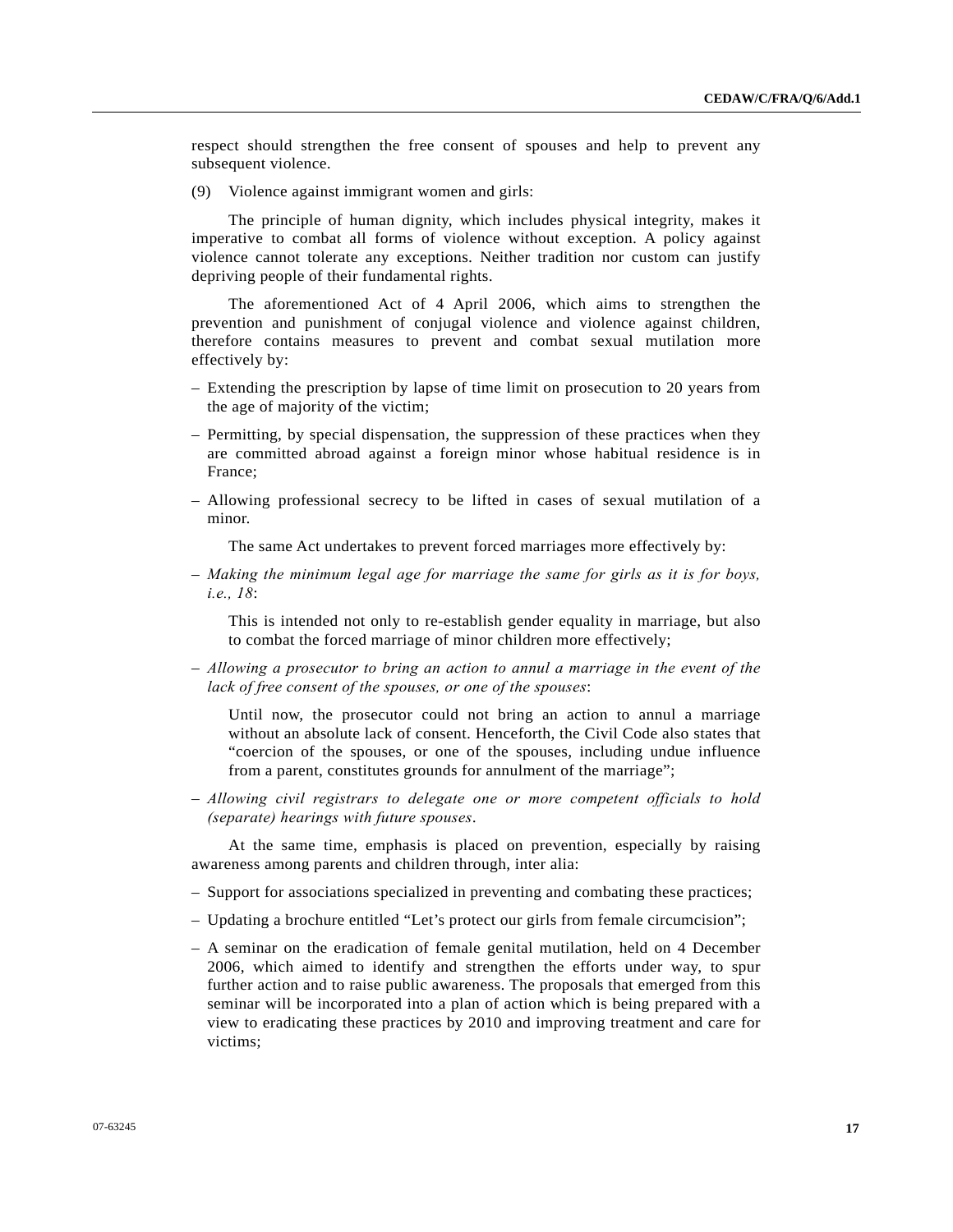– Improving the information that immigrants receive during reception and civic training days concerning gender equality and the rights of women, especially in the field of health (contraception and abortion).

 With regard to research, a study on forced marriages was conducted at the request of the Government. A summary of this work was published in June 2007. Its purpose was:

- To gain a better understanding of the extent, challenges and modalities of forced marriages and of the communities concerned (i.e. the role of the family and whether such marriages take place in France or in countries of origin);
- To highlight abusive practices whereby marriage is used as a tool to obtain a residency permit or French nationality;
- To identify the challenges faced by the victims of these practices and the care arrangements in place.

 To that end, a qualitative survey was conducted in Marseille, Lyon and Paris (through interviews with relevant institutional stakeholders and with the young girl victims of these practices) and a legal analysis was carried out of the French legislation in force, various foreign laws, bilateral conventions and private international law.

- (B) Trafficking and exploitation of prostitution
- (10) Statistical data on trafficking:
- 1. *Persons prosecuted in 2006*:

 According to the statistics that have come to the attention of the Central Office for Combating Trafficking in Persons, in 2006 745 people (462 men and 283 women) were prosecuted by police departments in France for procuring. These data reflect a decrease of 15.3 per cent compared to 2005, i.e., a reversal of the upward trend seen in previous years. The respective shares of men and women prosecuted for procuring remained stable: 62 per cent are men (67.7 per cent in 2005) and 37.9 per cent are women (32.3 per cent in 2005). The proportion of foreign nationals prosecuted for procuring is 52.4 per cent (55.45 per cent in 2005).

2. *Victims in 2006*:

 It is impossible to quantify the exact number and origin of women who are victims of traffickers. However, according to the information brought to the attention of the Central Office for Combating Trafficking in Persons, 1,218 victims were identified, of whom 1,136 are women; 71.4 per cent of these women are foreign nationals (73.3 per cent in 2005 and 75 per cent in 2004); 30 per cent of all female victims (41.6 per cent in 2005) are from Eastern Europe and the Balkans; and 19.7 per cent of all female victims are from Africa. Of the 1,218 (male and female) victims identified, 27 (i.e., 2.3 per cent) are underage girls (5.4 per cent in 2005): 15 French girls, 9 Romanian girls, 2 Congolese girls and 1 Albanian girl.

(11) Assistance and protection provided to victims of trafficking:

 In 2003 and 2004, 352 victims (172 in 2003 and 180 in 2004) who agreed to cooperate with the Government were granted permission to stay (not including renewals). Decree No. 2007-1352 of 13 September 2007, on permission to stay,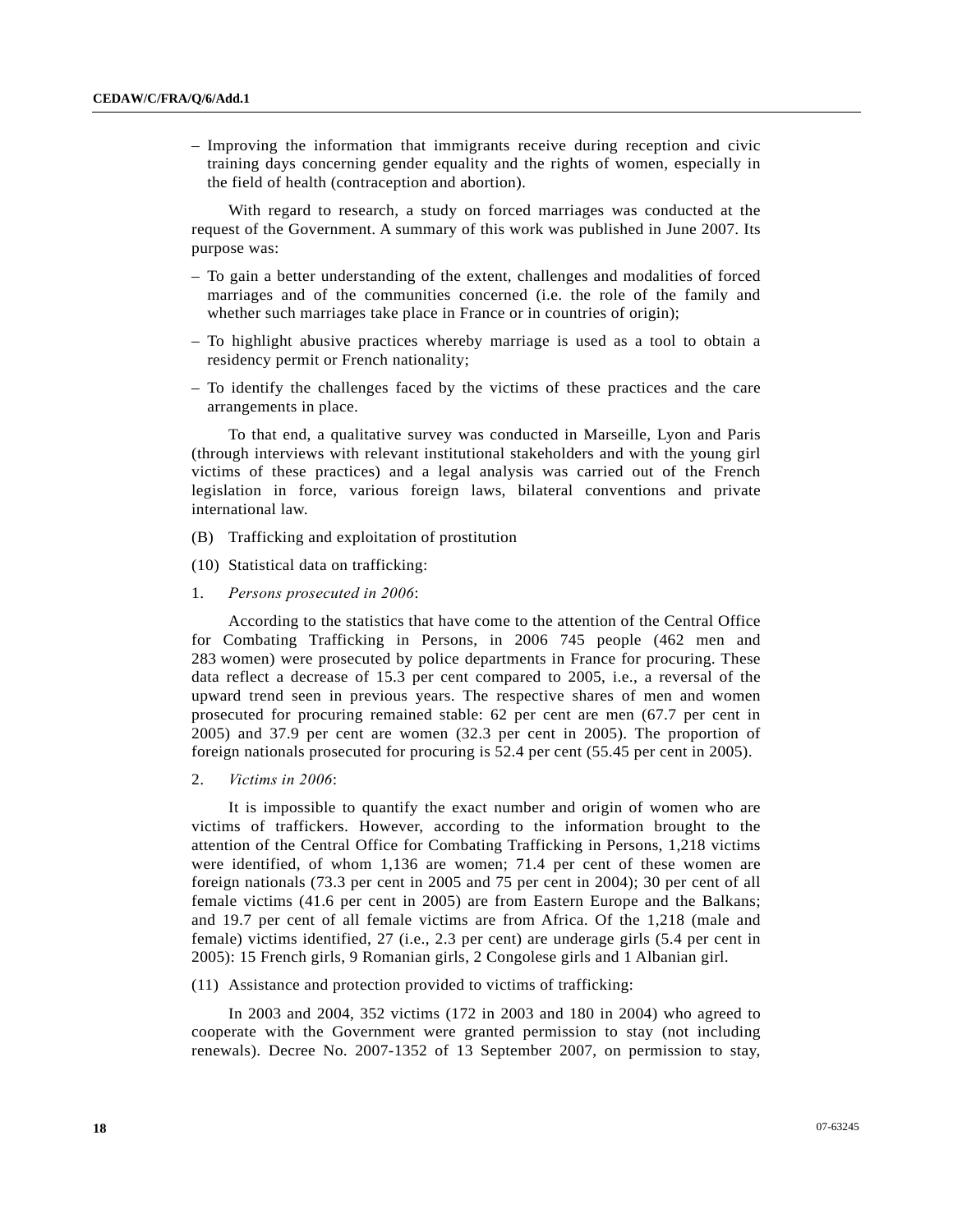protection, reception facilities and accommodation for foreign nationals who are victims of human trafficking and prostitution, contains the following provisions:

- The victim shall have a reflection period of 30 days to decide whether or not to take advantage of the option of permission to stay;
- A temporary "private and family life" residence permit valid for at least six months shall be issued to a foreign national who has severed all ties with the alleged perpetrators involved in the offences of trafficking in persons and procuring. This permit shall be renewable throughout the criminal proceedings. A permanent residence permit may be issued to the victim once the accused have been convicted.

 Foreign nationals who hold temporary "private and family life" residence permits have the right to work and to obtain vocational training. They may also enjoy the following benefits:

- Certain entitlements to social protection;
- Temporary allocations pending full processing;
- Social services to help them exercise their rights and regain their autonomy;
- Police protection, in response to threats, throughout the criminal proceedings;
- Access to facilities provided for the reception, shelter, temporary housing and social monitoring of the disadvantaged;
- Referral to the national system providing shelter for victims of trafficking in persons and prostitution, when a change of residence is necessary for the victim's safety;
- Financial assistance, when the victim wishes to return to his or her country of origin or to move to another country.
- (12) Elimination of soliciting:
- 1. *Individuals charged and police detention for the purposes of questioning*:

 According to the report on specific violations of the Internal Security Act, a total of 1,070 individuals were charged for soliciting in 2006. A total of 699 individuals were detained by the police for questioning for the same offence. Of the total number of individuals arrested, 65.33 per cent were detained for questioning.

2. *Judicial or administrative follow-up*:

 In 2006, 65 departments (of a total of 100) did not initiate any proceedings of this type. Of the 1,070 individuals arrested, 954 were the subject of one of the following measures:

- 660 individuals were freed or were not the subject of any known judicial follow-up;
- 107 individuals were served with an attendance notice by the Criminal Investigation Department;
- 74 individuals were issued official warnings;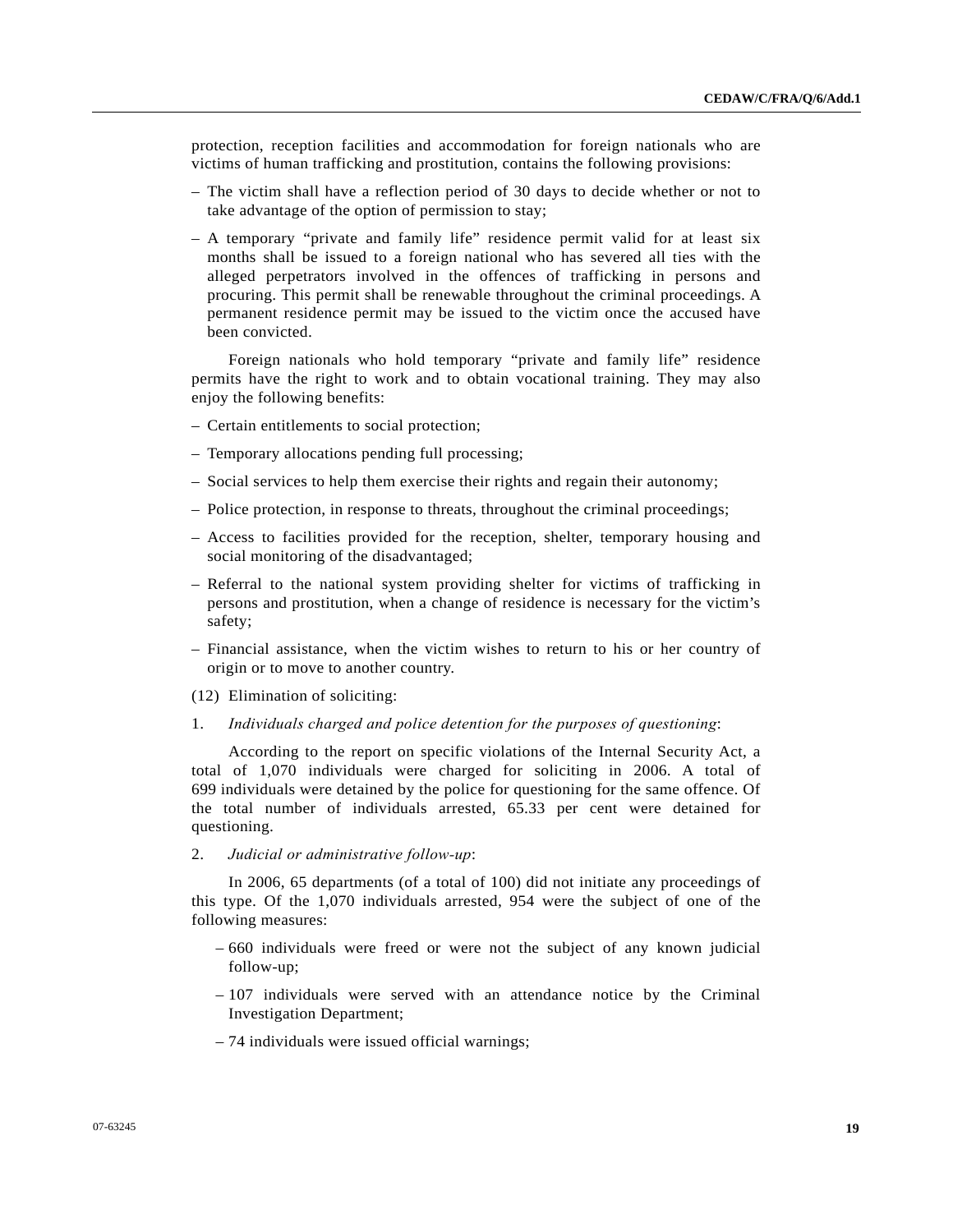- 12 cases were brought to trial (five individuals were imprisoned, two investigations were opened and one individual was convicted);
- Two individuals were served with notices to appear before the representative of the Public Prosecutor;
- Four individuals instituted a plea-bargaining process;
- Two individuals were charged;
- 66 individuals appeared in court on criminal charges;
- 18 individuals were handed over to the border police;
- Four individuals were the subject of criminal mediation proceedings;
- One case underwent a judicial review;
- Four individuals were the subject of other proceedings.
- 3. *Social rehabilitation measures*:

 Eight departments report that they are taking social rehabilitation measures, such as putting affected individuals in contact with relevant associations and providing funding for overnight hotel stays.

4. *Illegal aliens*:

 Seventeen departments report that a total of 200 illegal aliens, representing 18.7 per cent of the total number of individuals charged, have been charged with soliciting.

- (C) Participation in political and public life
- (13) Strengthening of the Act on Parity in the Political Sphere:

 Act No. 2007-128 of 31 January 2007 stipulates that there must be parity in the executive bodies of municipal and regional councils and increases the financial penalties applicable to any political parties that fail to observe the legal provisions on parity. With regard to the forthcoming cantonal elections, the Act provides that elected members and alternates must be of different genders.

(14) Status of women in the civil service:

 Following the issuance by the Prime Minister of a circular dated 6 March 2000, in 2000 and 2001 each ministry prepared a multi-year plan on women's access to jobs and senior positions in the State civil service (see annex for a table presenting an overview of the situation in 2005). A further review of the situation is due to take place before the end of 2007.

 At the end of 2005, women occupied 59 per cent of the posts in the three divisions of the civil service, but only 15 per cent of the 7,368 senior positions.

 At the end of 2005, 57 per cent of State civil servants were female and 56 per cent of category A posts and 15 per cent of managerial posts were occupied by women. Among the latter, women occupied 11 per cent of the posts filled by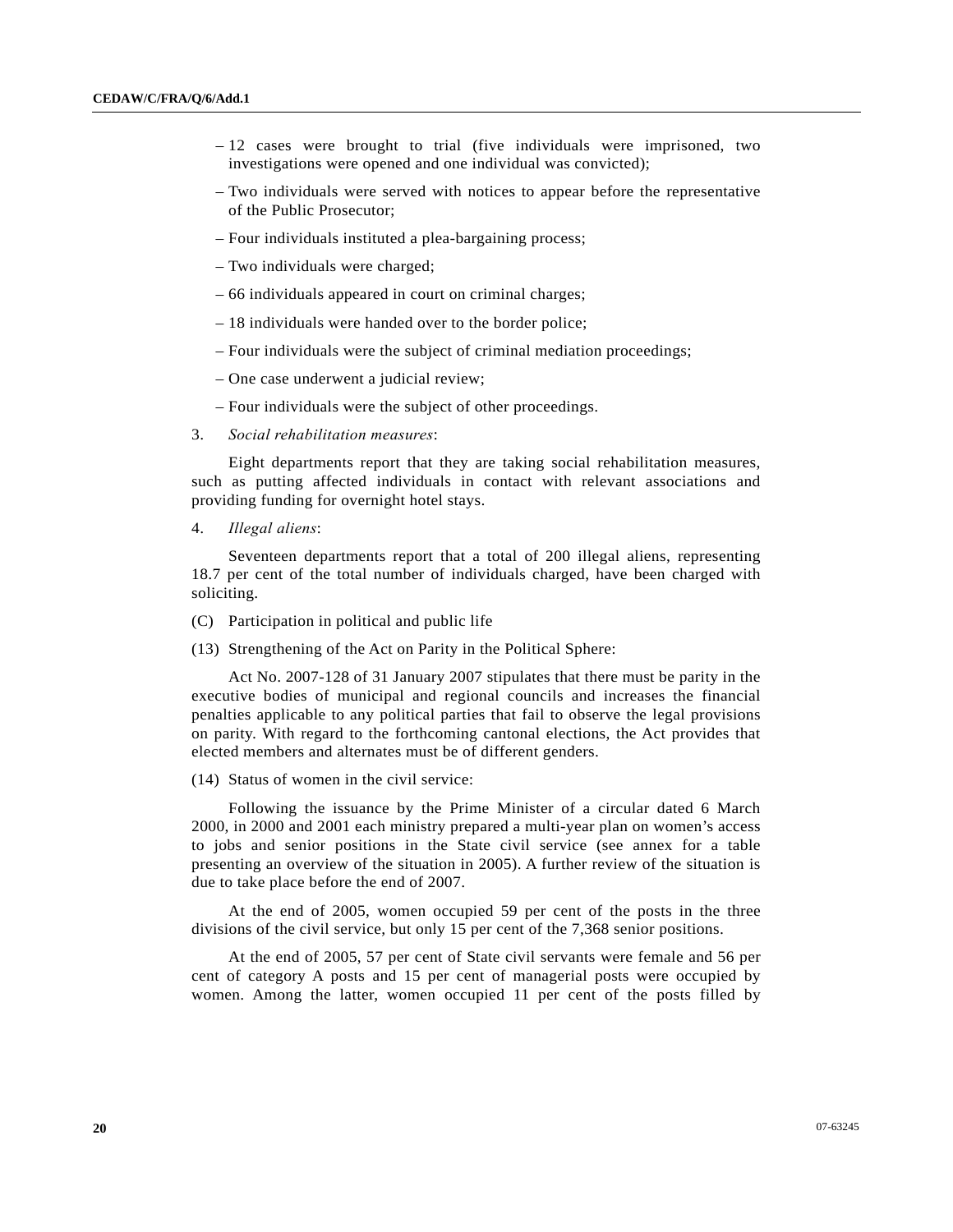Government appointment (561 posts), 17 per cent of other senior-level posts  $(3,095 \text{ posts})$  and 15 per cent of managerial posts in the court sector  $(534 \text{ posts})$ .<sup>[12](#page-20-0)</sup>

 The Act on Military Planning 1997-2002 provided for the restructuring of the armed forces and for broadened female participation. At the end of 2005, women made up 14 per cent of the armed forces, but only 9 per cent of officers were female and there were only four female military commanders (of a total of 671 posts at the end of 2005).

 In 2004, women accounted for almost one third (32 per cent) of teachers and researchers in higher education institutions and public-sector research facilities. However, there were inequalities in terms of rank: only 17 per cent of university professors, 22 per cent of research directors and 13 per cent of university presidents (elected by their university peers) were female. There were also very few women working for the public authorities: they accounted for 1 per cent of the directors of higher education establishments managed by the Ministry of Education and 5 per cent of the directors of such establishments managed by other ministries. Three of the 21 directors of public-sector research institutions (or 14 per cent) were female.<sup>[13](#page-20-1)</sup>

 In 2005, women accounted for the majority of local government employees (61 per cent) and also occupied the majority of category A managerial posts (56 per cent). Women held 16 per cent of the most senior managerial posts in the largest local authorities.

 Women account for 88 per cent of administrative staff working in public hospitals but for only 38 per cent of hospital managers. Hospital directors are chosen from among those managers, but only 18 per cent of those directors are female.

 All civil service entrance examinations are open to men and women; the French Constitution does not permit the introduction of quotas for either gender. However, a proactive policy is in place to facilitate the advancement of women, as illustrated by the development of the aforementioned multi-year plans on women's access to senior civil service posts. Similarly, the law provides for balanced representation of women and men on civil service examination boards and on advisory bodies within the State civil service.

- *Examination boards*: At least one third of the members of examination boards and selection committees appointed by the Government must be female and at least one third male. Since 2000, steady progress has been made in increasing the number of female members of the main examination boards: in five years, the proportion of women has increased from 33.3 to 45.9 per cent. All departments have implemented the minimum threshold;
- *Advisory bodies within the State civil service*: By law, at least one third of the members of Government advisory bodies must be female and at least one third male. At the end of 2006, women accounted for 36 per cent of the members of joint administrative committees, <sup>[14](#page-20-2)</sup> as compared to 33 per cent in 2005. Although

<span id="page-20-1"></span><span id="page-20-0"></span><sup>12</sup> See annex for tables on senior posts and research ("*encadrement supérieur et recherche*"; French only).

<sup>13</sup> Ibid.

<span id="page-20-2"></span><sup>14</sup> Bodies composed of equal numbers of management and staff representatives which are consulted on issues relating to the careers of civil servants (transfers, promotion, disciplinary measures, etc.).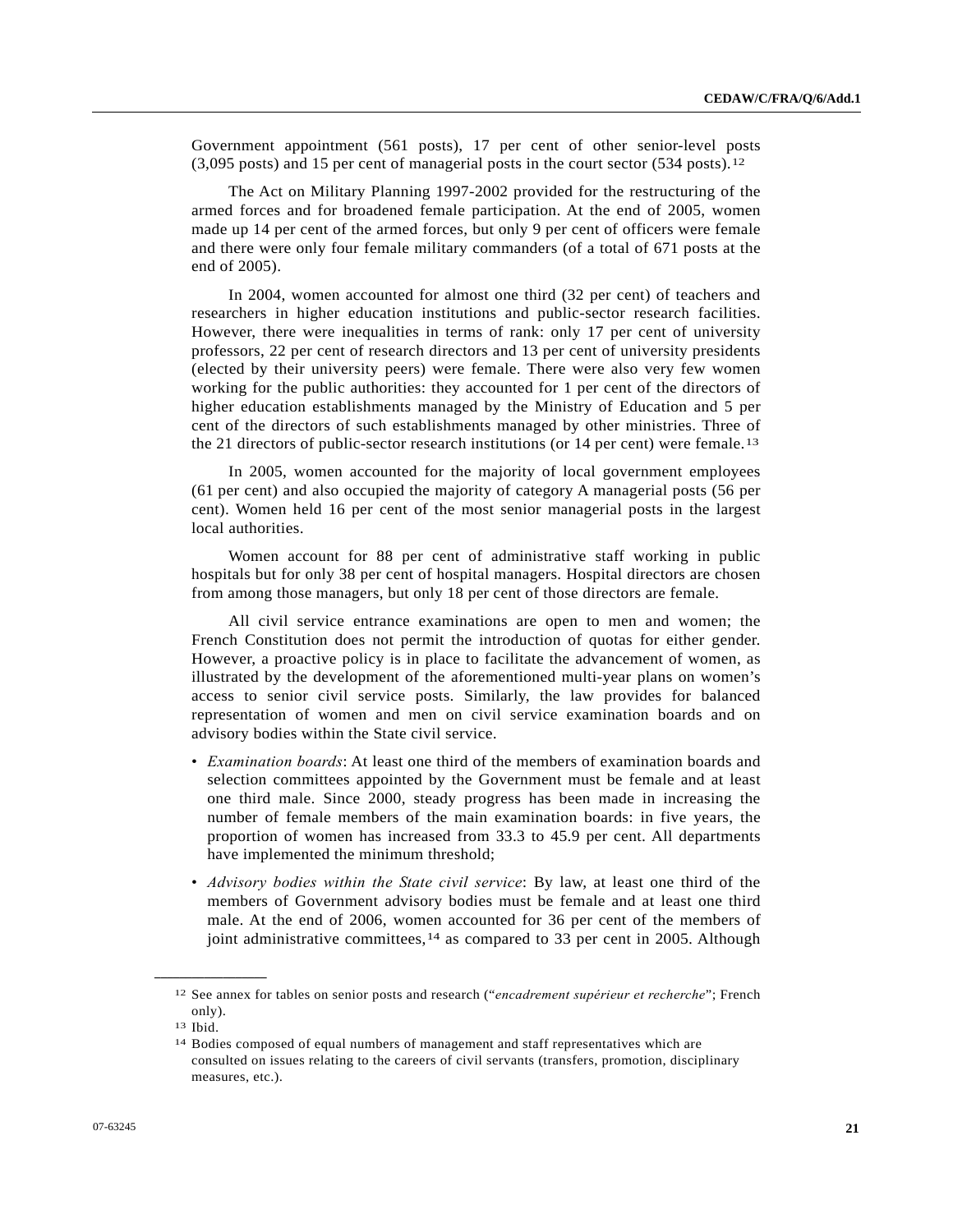trades unions are not obliged to comply with that requirement, they have nevertheless embraced that trend. Many joint administrative committees have almost equal numbers of men and women. Women account for 35 per cent of the members of the new Plenary Assembly of the Higher Council for the State Civil Service (including both members and alternates).

- (D) Education and stereotypes
- (15) Implementation of the Act of 15 March 2004:

 In France, school attendance is obligatory for all children between the ages of 6 and 16. Those who are not enrolled in an educational establishment must nevertheless receive instruction, either from their families, or by taking the courses offered by the National Centre for Distance Learning or by a private distancelearning establishment. Mayors and school inspectors share responsibility for monitoring respect for the right to education.

 The Act of 15 March 2004, which bans "the wearing of signs or dress through which pupils ostensibly indicate which religion they profess" in public primary, middle and secondary schools, serves as a reminder of the basic principle of secularism: secularism is not in conflict with religion, rather it is the modus operandi chosen by our Republic with a view to ensuring that citizens of all political, philosophical and religious persuasions can live together. Furthermore, far from being limited to the religious sphere, the Act should be seen through the prism of the principle of non-discrimination between women and men.

 Article 4 of the Act of 15 March 2004 stipulates that the latter must be reviewed one year after its entry into force. Ms. Hanifa Chérifi, Inspector General of Education, was responsible for conducting that review, and her report contained the following information:

 Of the 639 pupils who wore conspicuous religious symbols at the beginning of the 2004 school year, 626 were girls wearing an Islamic veil. Following the dialogue required by the Act, 90 per cent of those girls chose to comply with the law. The dialogue stage allowed many of the pupils concerned to understand the meaning of the principle of secularism. It helped to resolve the vast majority of cases: only 48 disciplinary hearings were held, resulting in 47 expulsions (including three cases involving boys wearing Sikh turbans). The effectiveness of the dialogue process is thus apparent.

 In addition to the above-mentioned expulsions, 96 pupils chose an alternative solution: most of them enrolled in the National Centre for Distance Learning, some opted for private education and others, over the age of 16, chose to leave the educational system. The pupils expelled by disciplinary panels chose similar alternatives.

 Since the start of the 2005 school year, the Act has been implemented in an atmosphere of calm: fewer than 10 pupils per year come to school wearing a conspicuous religious symbol and dialogue usually makes it possible to ensure compliance with the Act. The few cases that came to light in 2006 and 2007 involved Sikh boys.

 Other factors serve to corroborate those findings: enrolments in the National Centre for Distance Learning have remained stable since 2005. The three private Muslim educational establishments founded since 2001 in Aubervilliers, Lille and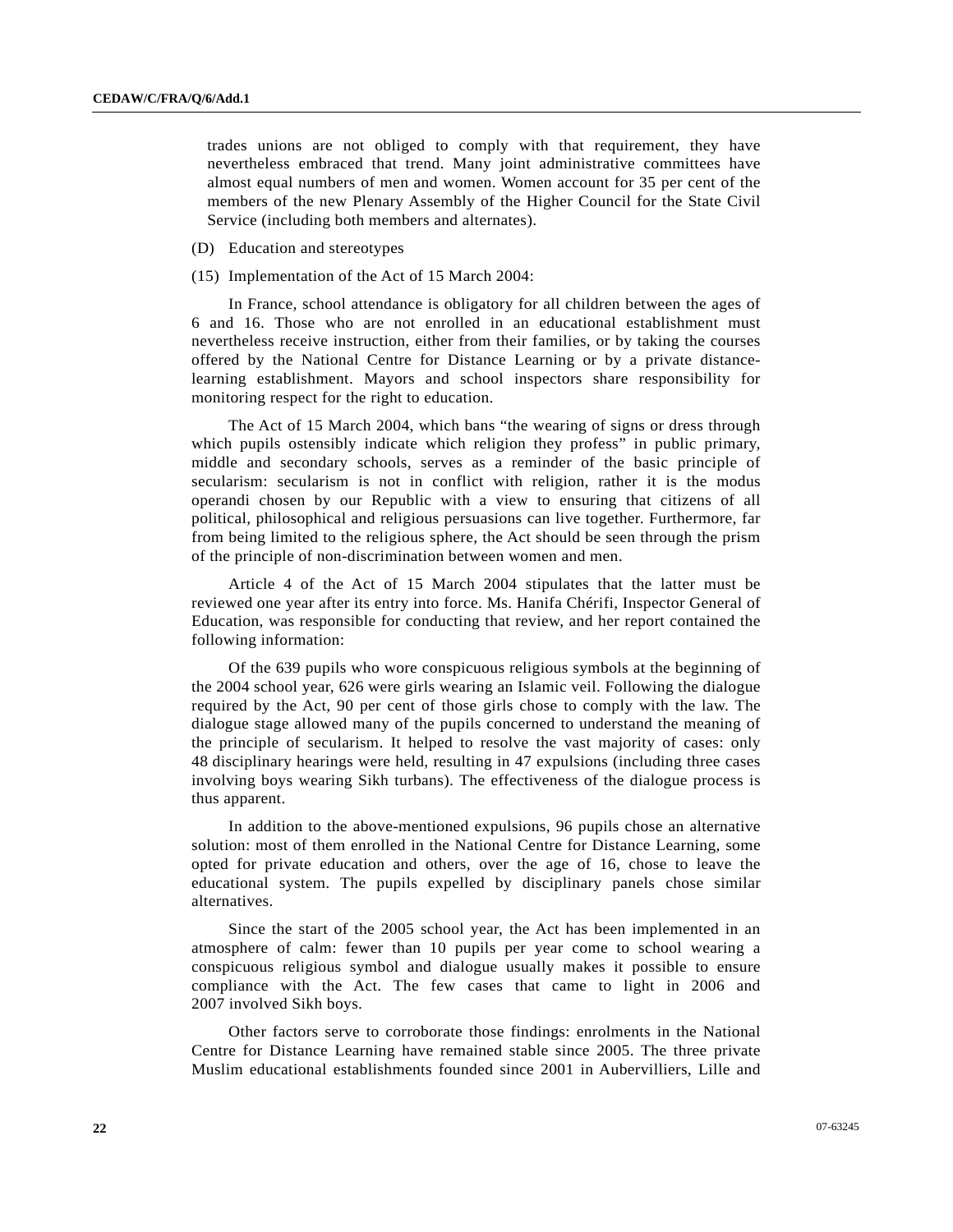Décines, near Lyon, have not been inundated with applications for places and currently have a limited number of pupils. For instance, the school in Aubervilliers, established in 2001, has 120 pupils in grades 6 to 12. Lastly, one final element showing that the vast majority of families understand the gist of the Act and wish to comply with its provisions is the fact that no cases concerning the Act have ever been referred to the Ministry of Education mediator.

(16) Review of school textbooks: gender equality training for teachers:

 The results of a study entitled "The extent of discrimination and stereotypes in school textbooks" are expected at the end of the year. They will make it possible to assess progress made since 1997, when a report commissioned by the Prime Minister, entitled "The depiction of men and women in school textbooks", was submitted.<sup>[15](#page-22-0)</sup>

 The study will also serve to make publishing houses aware of their responsibility to promote equality between women and men, since the National Union of Publishers is affiliated with the steering committee for the study. In France, school curricula are sent to publishing houses, which are then entirely free to devise relevant textbooks.

 As a follow-up to the inter-ministerial agreement of 25 February 2000, a pilot training programme on the subject of equality for future teachers was set up at the Teacher Training Institute in Lyon. That pilot programme has since been replicated elsewhere. According to a survey carried out in 2005 by the Ministry of Education, 18 of the 31 Institutes had incorporated the concept of equality into their curricula, and seven of them had introduced mandatory courses on the subject.

- (E) Employment and reconciliation of work and family life
- (17) Reducing unemployment, job insecurity and underemployment among women:
- 1. *Mainstreaming professional equality between women and men in public policy on employment*

 The Government Employment Department (SPE) is pursuing national targets for reducing long-term unemployment among women at the regional and local levels. The decentralized Department of Women's Rights and Equality (SDFE) network is involved in developing regional and local action plans for achieving these targets. In practice, the unemployment rate for women fell between 2005 and 2006.

 Local missions, particularly those aimed at young people in difficulty, one-onone job counselling offices (specialized bodies operating under the Women's and Families' Rights Information Centres (CIDFF)) and employment centres also help mainstream gender equality into the implementation of employment initiatives.

 SDFE is also working to promote the mainstreaming of gender equality into the development, implementation and assessment of employment and vocational training policies, including through the European Social Fund, a financial instrument.

<span id="page-22-0"></span><sup>15</sup> By Simone Rignault and Philippe Richert.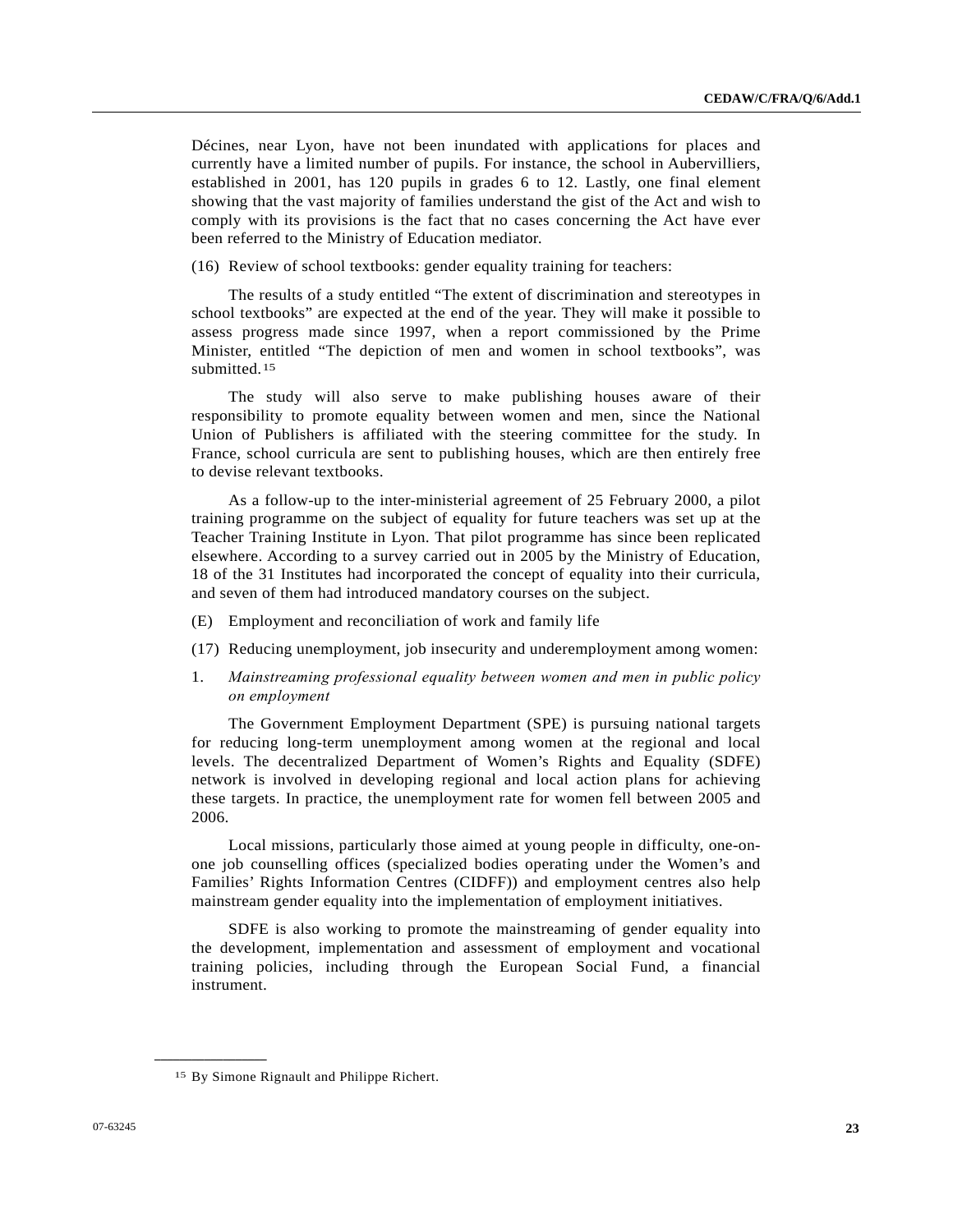## 2. *Joint SDFE/employment agency initiatives*

 SDFE has signed contracts with institutions and experts in order to promote the hiring of women in long-term, high-quality jobs.

• *With the National Job Agency (ANPE)*, in 2005, in order to implement three main initiatives: combating women's unemployment more effectively, promoting the hiring of women in long-term jobs and promoting mixed employment (job desegregation) contracts and professional equality in the Agency's overall policy.

 The results in terms of some commitments have been encouraging (including a slight drop, in 2006, in the percentage of women among people unemployed for over two years, doubling of the number of women benefiting from the job simulation method of hiring,<sup>[16](#page-23-0)</sup> expansion of the "career platforms" model to target young women; and an increase in the percentage of women on State-subsidized private-sector contracts). However, there is room for improvement in at least two areas: increased hiring of women in occupations traditionally pursued by men and use of the "back-to-work assistance to women" service  $(ARAF)$ ,  $17$  $17$  which remains insufficient.

The SDFE/ANPE agreement is expected to be renewed in January 2008.

- *With the temporary employment agencies Adia and Adecco* in 2004, with three objectives: to promote diversified employment options for women and give them direct access to commercial employment, to promote professional equality in temporary employment agencies and to promote gender and professional equality among their client companies;
- *With the Permanent Assembly of Chambers of Trades*, in 2006, in order to expand women's opportunities for employment in microenterprise, help young people find work, encourage women and persons of immigrant parentage to start or acquire businesses, and prevent discrimination;
- *With the Small and Medium-Sized Enterprise Employees' Management and Training Association (AGEFOS-PME), a body that provides job-training-related funding and advice to small and medium-sized enterprises, in 2007*, in order to implement a national action plan for professional equality between women and men through lifelong training, launched in three pilot regions: Champagne Ardennes, Ile de France and Rhône Alpes; and
- *With two major building sector federations*[1](#page-23-2)8 in order to increase women's awareness of opportunities in the building trade, help them find such work and raise building professional's awareness of the importance of gender and professional equality.

<span id="page-23-0"></span><sup>16</sup> Recruitment through simulations and analogies makes it possible to expand the search for candidates by focusing on identification of the skills needed for the job on offer. This method does not take the customary recruitment criteria — experience and academic qualifications into consideration.

<span id="page-23-1"></span><sup>&</sup>lt;sup>17</sup> A woman on the list of job-seekers is eligible for ARAF if she receives the minimum solidarity benefit (RMI), specific solidarity benefit, single-parent benefit or widow's benefit and is the mother of one or more children under the age of 6 for whose care she was responsible before she resumed economic activity.

<span id="page-23-2"></span><sup>18</sup> The French Construction Federation and the Confederation of Building Trades and Small Construction Firms.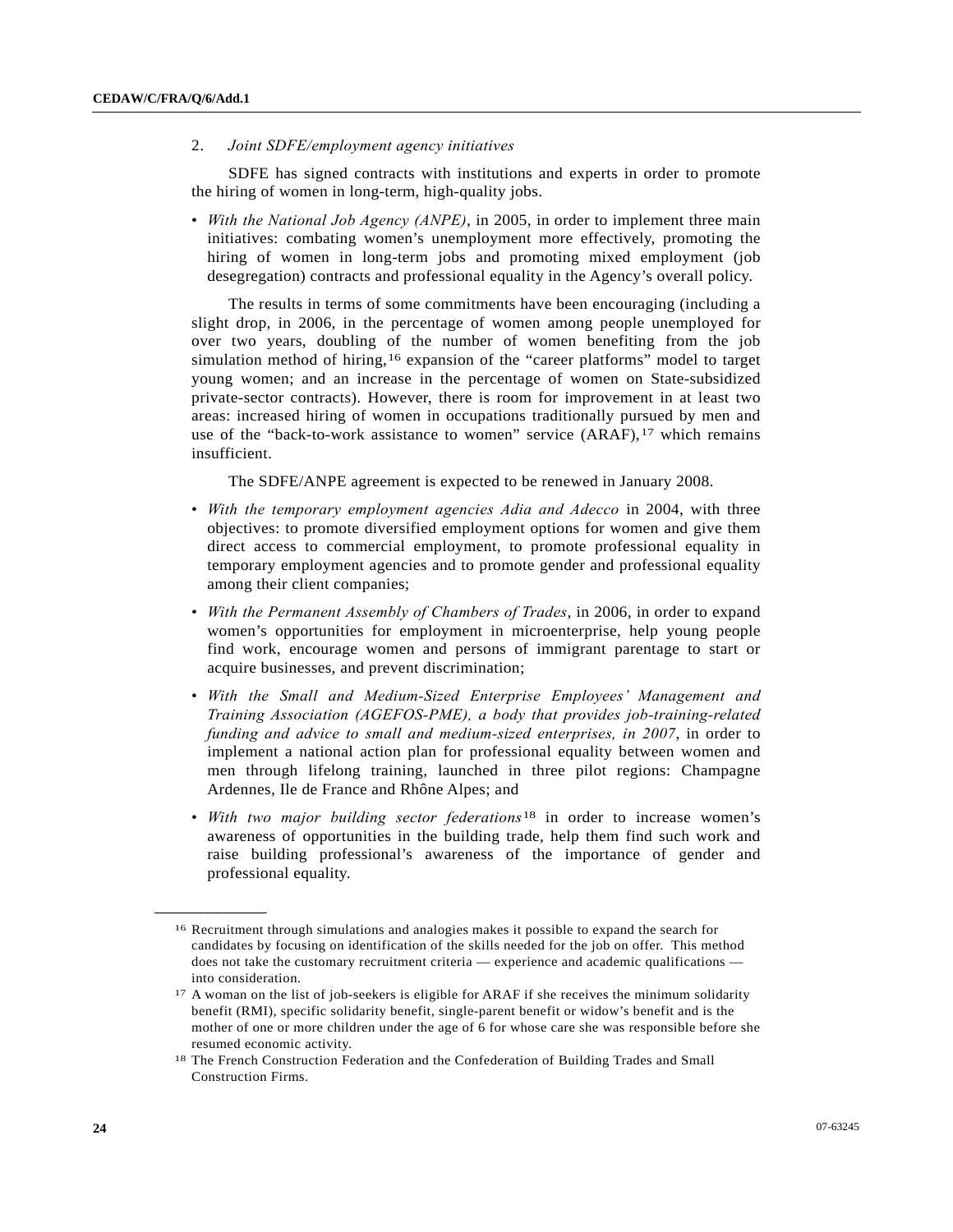(18) Implementation of the Law on Equal Wages for Women and Men:

 The 23 March 2006 Law on Equal Wages for Women and Men mandates annual negotiations in order to develop and schedule, by 31 December 2010, measures to eliminate pay gaps between women and men. These mandatory annual negotiations concern both the various professions and companies with a union representative (in principle, companies with at least 50 employees).

 In the case of companies without a union representative, the Law states that employers must take into account targets concerning professional equality between women and men in the company and measures for achieving them. This provision amounts to an authorization for heads of companies to take affirmative-action measures. Incentives have also been introduced in the form of grants for companies that demonstrate a commitment to professional equality (by preparing a professional equality plan or implementing of specific measures).

 A conference on professional equality, to be attended by social partners, employees, employers and governmental authorities, will be held on 26 November 2007. Its conclusions will determine the implementation measures necessary to the full success of the Law of 23 March 2006.

(19) Access to bank loans for women who want to start a business:

 In order to give women greater access to bank loans, the Ministry responsible for parity has taken two approaches:

- Creation of the Women's Initiatives Guarantee Fund (FGIF); and
- Closer cooperation with women's support networks.
- 1. *Creation of the Women's Initiatives Guarantee Fund (FGIF)*

 FGIF was created in 1989. Its purpose is to encourage women to start up, take over or expand a business by helping them get bank loans. FGIF covers mediumterm bank loans for either working capital or investments. Any business established or acquired less than five years previously is eligible for such loans, provided that responsibility is assumed in name and in fact by women. Loans of between 5,000 and 38,112 euros are guaranteed for two to seven years; the Fund has a 70-per-cent coverage rate.

 With a view to increased access to bank loans, the Fund's management arrangements have been developed with France Active and France Initiative, two associative networks that support business start-ups in order to better meet the needs of women entrepreneurs in their own communities, at the local level. The bodies that review and monitor FGIF applications are also local and prior consent from the bank is no longer required. These two networks also provide financial tools such as unsecured loans; on behalf of the State, they are authorized to provide assistance such as business start-up loans, grants to job-seekers who establish or acquire an enterprise and subsidies for start-up consultancy fees. Thus, a wide range of tools is available to help women entrepreneurs with their financing plans and provide them with appropriate guidance.

 A total of 543 guaranteed loans were actually granted in 2006, a 50-per-cent increase for the year; as a result, 746 jobs were created or consolidated. The 640 loans anticipated for 2007 should generate 1,870 jobs over a two-year period.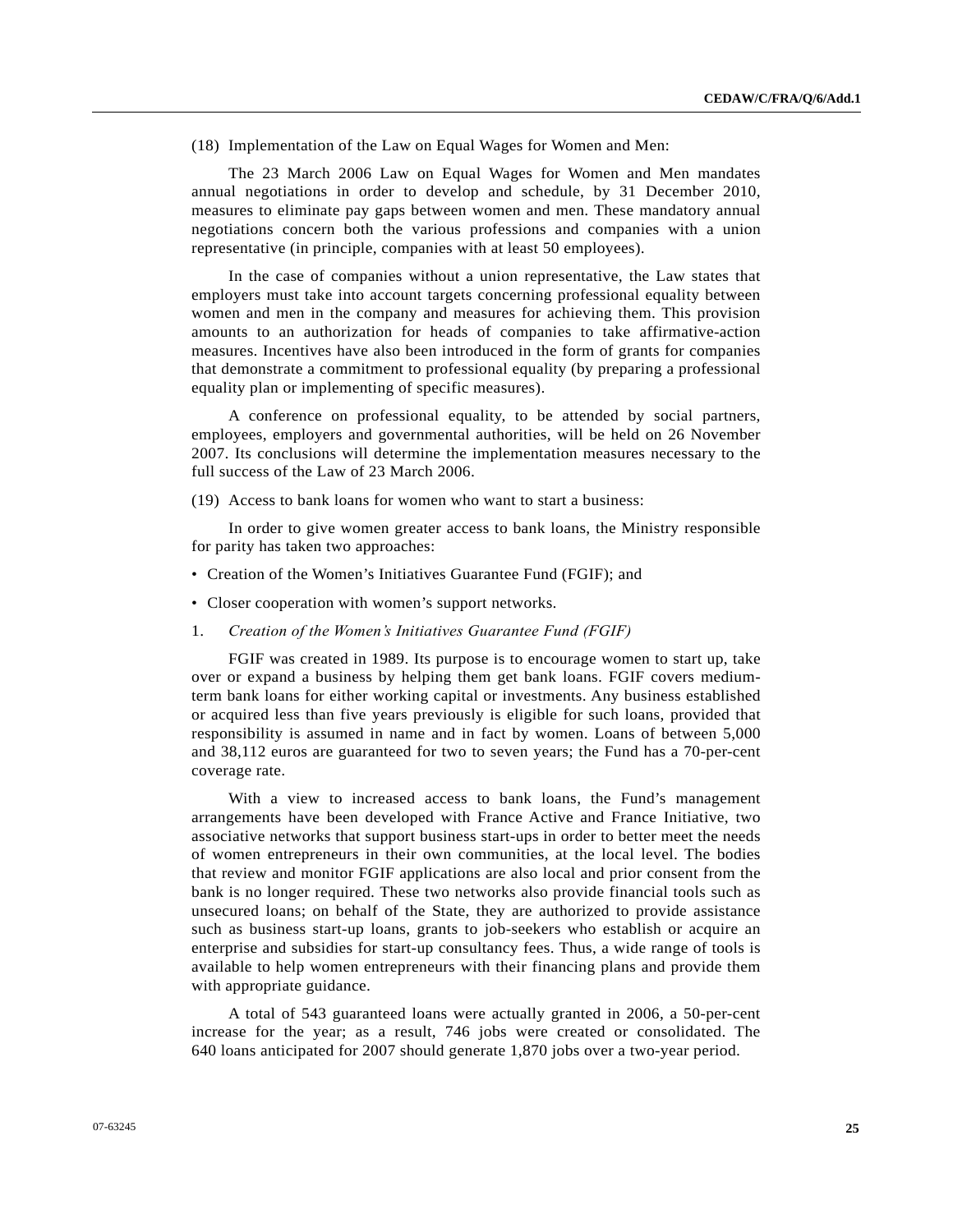In order to increase the number of women beneficiaries of FGIF, there are plans to expand its scope nationwide (since local-level assistance limits the risk that the project will be abandoned and increases the percentage of businesses that succeed), work in closer partnership with banks, improve the use of communication tools to publicize the arrangement and strike a better balance between the beneficiaries' needs and the available options (several studies will be conducted in 2007-2008).

## 2. *Greater cooperation with support networks*

(a) *Signing of framework agreements between the Ministry responsible for gender equality and partner institutions or associations, specifying the objectives to be achieved and the approaches to be taken*: these agreements cover all factors that may encourage the establishment or purchase of businesses by women. Greater support will be provided for women's projects, their spirit of initiative will be encouraged, their entrepreneurship will be promoted and experiments with new financial tools will be conducted.

## (b) *Financial support*

 Numerous general legal support networks (such as chambers of commerce) are implementing programmes that target women entrepreneurs. The State provides financial support for these projects.

 The State also supports networks specifically designed to encourage women to start businesses, share their experiences, pool their resources and, in some cases, support women's start-up plans.

## (20) Charter on Diversity in Enterprises:

 The Charter on Diversity is first and foremost an awareness-raising tool. It is a document that companies sign in order to publicize their commitment to combating discrimination and promoting diversity. In so doing, they bring themselves to the attention of the press, candidates and all their partners; this visibility forces them to set a good example.

 They are obliged to give clear evidence of their commitment and to fill out an annual questionnaire on their efforts to promote diversity. The replies are collated by the general secretariat of the Charter on Diversity, which identifies good practices and disseminates them to the signatory companies.

 Companies that have signed the Charter on Diversity are also active on the issues of professional equality between women and men, disability and the prevention of age discrimination and racial discrimination.

To date, over 1,400 companies have signed the Charter.

- (G) Health
- (21) Experimental programme on hospital services for women victims of violence:

 The overall aim of this programme, which was launched in 2005, is to improve hospital care for victims of violence. It consists of monitoring and supporting, at a few hospital-based sites, the networks of services for admitting and caring for victims of violence.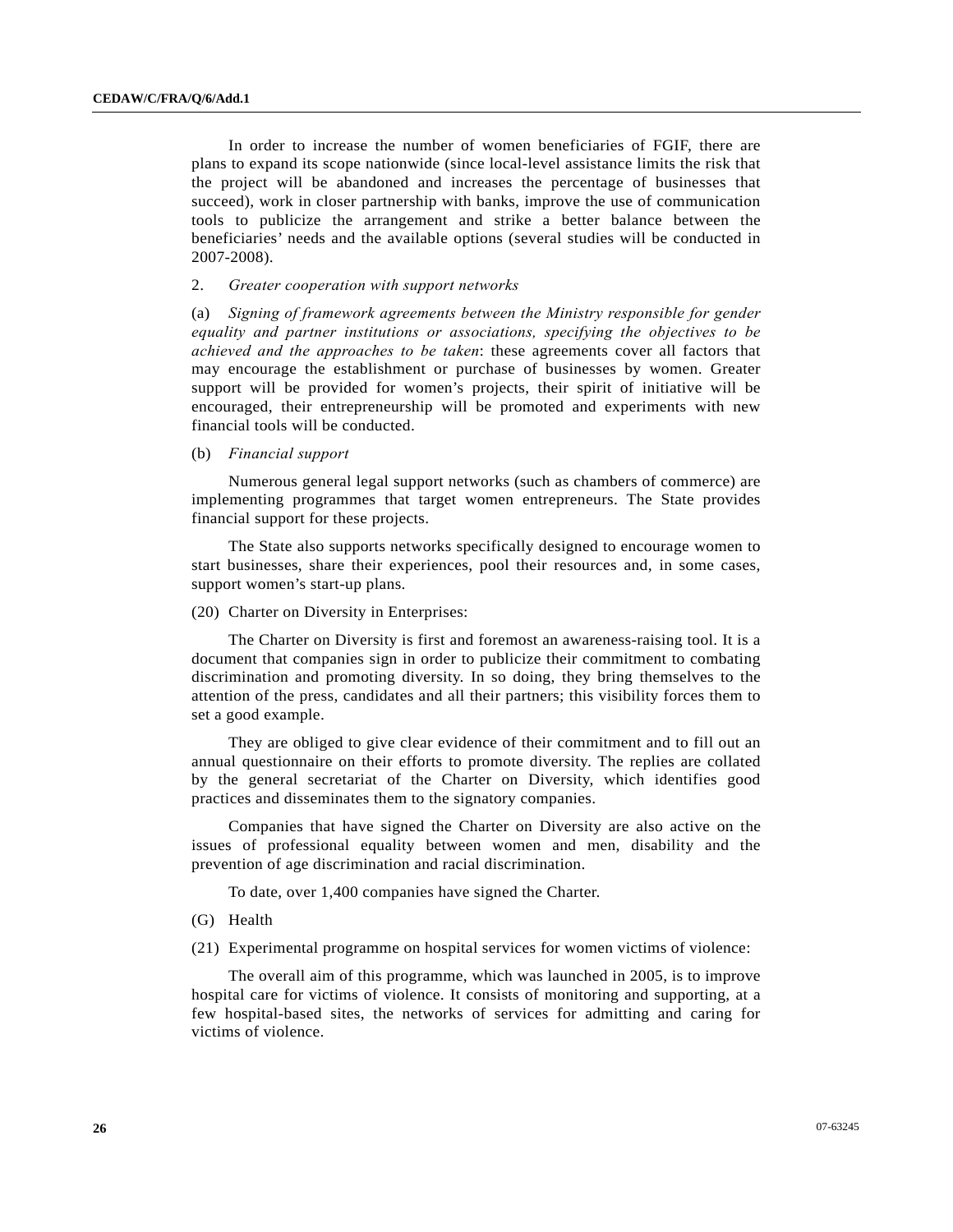The specific objectives of this multi-year pilot programme are:

- To collect more information on the histories of victims of violence who enter the system of hospital care;
- To improve the identification, care and follow-up of victims of violence;
- To identify good practices;
- To enhance coordination among professionals, associations and institutions;
- To make progress in dealing with perpetrators of violence.

 The first stage of this endeavour consisted of organizing the pilot programme's implementation (defining objectives and selecting sites wishing to participate, surveying each site, preparing for implementation and disseminating the results of this first stage). The second stage, currently under way, consists of launching and monitoring the plans of action developed by the pilot sites. The final stage will consist of drawing up an assessment of the programme's implementation at each site. The results of this pilot initiative should be available in the first quarter of 2008.

#### (22) Drug addiction:

 Tobacco, alcohol and illegal drug use in France are more prevalent among men than women.[19](#page-26-0) However, consumption levels are not the only factor to consider; differences are also found in the determinants of such behaviour, social factors that increase vulnerability (male/female relations, subjection to violence, stigmatization) or decrease it, related diseases<sup>[20](#page-26-1)</sup> and, of course, pregnancy, and women's tendency to delay seeking prevention and treatment. Thus, while more men than women report having used cannabis, this gender gap is considerably smaller than the one observed in the use of services specifically geared to young drug users, 80 per cent of whose clients in 2005 and 2006 were men.[2](#page-26-2)1 Research studies or findings by associations have given rise to the implementation of several social and health services projects that take women's specific treatment needs into account, some of which involve their children as well.

- (H) Situation of particular groups of women
- (23) "Contraception, sexuality and vulnerability" programme:

 This programme, subsidized by the Ministry of Health and implemented by the *Mouvement français pour le planning familial* (MFPF), reflects the approach set out in the law of 9 August 2004 on public health policy. Its aim is to promote access to contraception for women in vulnerable or precarious circumstances so as to prevent unwanted pregnancies. Between 2003 and 2005 it involved the training of:

 • 82 MFPF coordinators in metropolitan France and 16 in Guadeloupe, who carry out information and awareness-raising activities for men and women having difficulties with contraception;

<span id="page-26-0"></span><sup>19</sup> See annex: "*La toxicomanie chez les femmes en France*": "*les femmes moins souvent consommatrices de substances psychoactives, sauf pour les médicaments*" (French only). 20 See annex: "*La toxicomanie chez les femmes en France*": "*État de santé des femmes: VIH, VHS,* 

<span id="page-26-1"></span>*SIDA*" (French only). 21 See annex: "*La toxicomanie chez les femmes en France*": "*Les femmes moins souvent prises en* 

<span id="page-26-2"></span>*charge dans les structures spécialisées en addictologie*" (French only).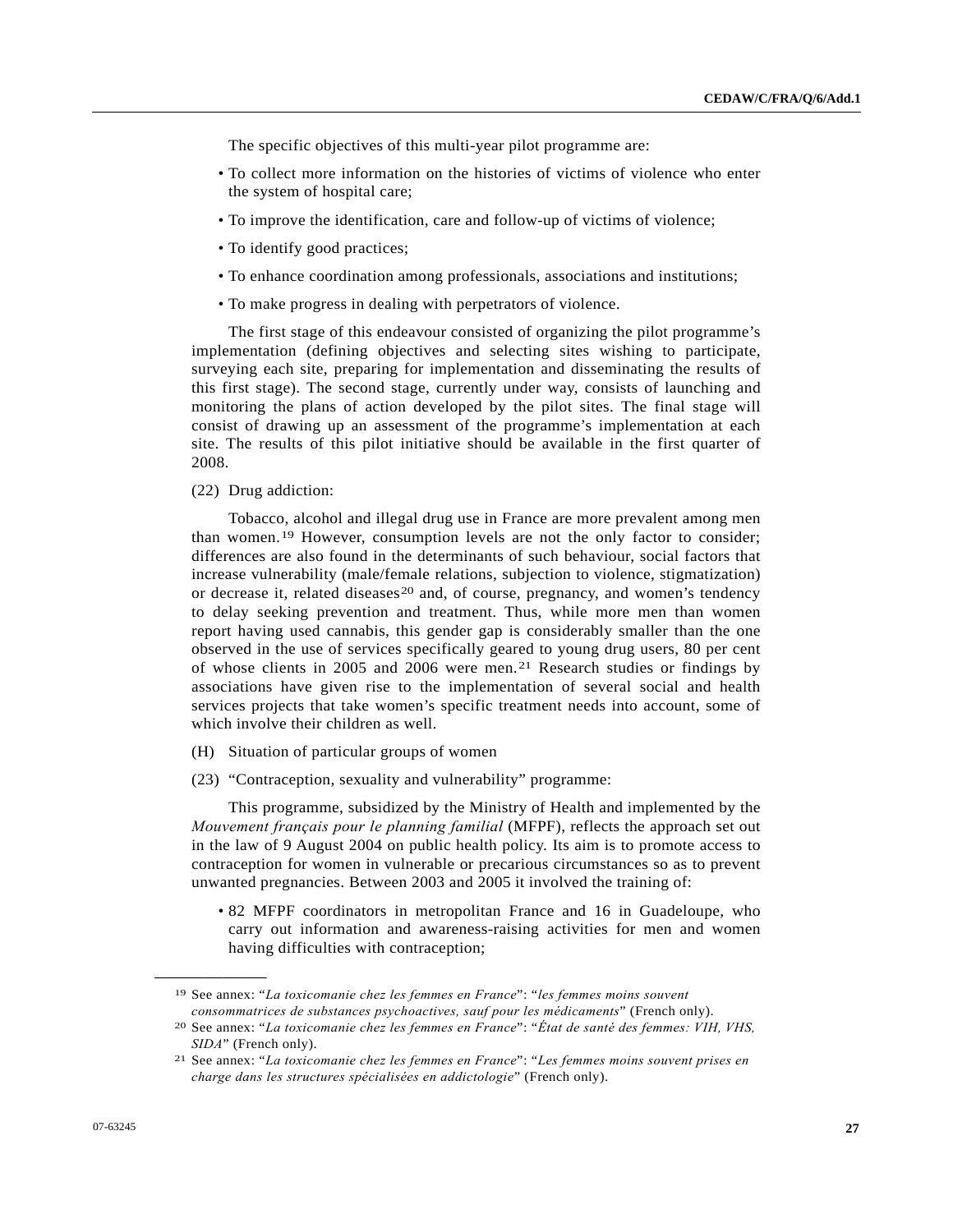- 270 outreach workers who, on a day-to-day basis, refer men and women to appropriate entities for information on sexuality and access to contraception;
- 180 "support groups" that have directly involved 2,160 people (literacy groups, Travellers, first-time job-seekers, beneficiaries of charitable and humanitarian associations, individuals being monitored by social services).

 Following the three-year implementation of this programme, it has been decided that the programme will be extended for another three years to reach the populations of additional departments, particularly overseas departments (Martinique, Guadeloupe and French Guiana).

(24) Training and employment opportunities for immigrant women:

(1) *Training and information activities offered to migrant women to help them find employment*:

 In the framework of the reception and integration contract (CAI) signed by every foreign national arriving in French territory, information is provided on occupations and employment assistance is offered. The National Job Agency (ANPE) may subsequently, if necessary, offer admission to a job access programme. Moreover, a job skills inventory is drawn up by the National Agency for the Reception of Foreign Nationals and Migration (ANAEM) for job-seekers who have signed the reception and integration contract. This clarifies their employment prospects and enables the Agency to establish closer links with economic sectors in need of workers.

(2) *Training initiatives for Government Employment Department officials* on preventing and combating racial and/or double discrimination (based on sex and race or ethnic origin) in access to employment have been undertaken in the framework of the European ESPERE programme (see answer to question 5 above). In general, all Government efforts to combat discrimination and promote diversity, in partnership with businesses, economic institutions, associations and employment agencies, take into account the problems of immigrant women and women born of immigrant parents.

(3) *Cooperation activities among institutional partners have been carried out*: A three-year framework agreement was signed in 2003 between the Department of Women's Rights and Equality (SDFE), the Population and Migrations Directorate and the National Solidarity and Equal Opportunity Agency (ACSE) to promote the integration of immigrant women and women born of immigrant parents by helping them to exercise their rights, find employment and undertake vocational training.

 It has been implemented in nearly all regions. The agreement is currently being renewed; this will provide an opportunity to carry out further actions involving other partners,<sup>[2](#page-27-0)2</sup> such as:

- Enabling immigrant women and women born of immigrant parents to widen their career options and gain access to training that will qualify them for employment;
- Promoting access to apprenticeships;

<span id="page-27-0"></span><sup>22</sup> State Employment and Vocational Training Agency (DGEFP), National Agency for the Reception of Foreign Nationals and Migration (ANAEM), Inter-Ministerial Commission on Cities (DIV).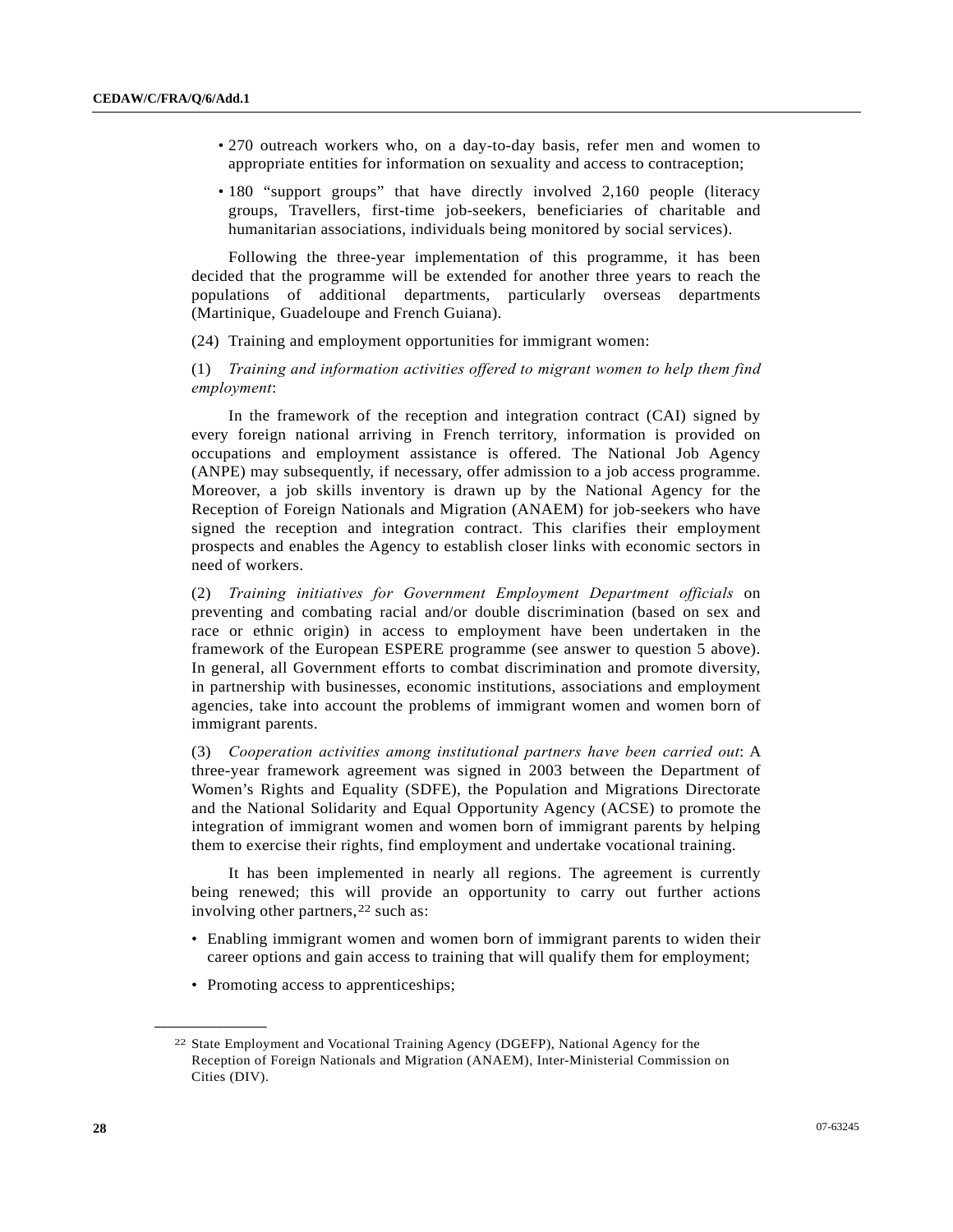- Encouraging career mobility;
- Developing recognition of prior experience;
- Offering strengthened support for job-seekers;
- Facilitating access to childcare.

(4) *Activities are being conducted to combat the compartmentalization of occupations and the segregation of functions in companies*:

 It is important to foster a variety of educational and training opportunities for girls of foreign origin, but also to enable immigrant women to engage in economic activities recognized by society, in the conditions laid down by labour laws. To this end, awareness-raising initiatives geared to employers are being carried out:

- To promote diversity in hiring among microenterprises and strengthen support for apprentices in their search for employment;
- To combat discrimination, particularly through activities to sponsor and support young women and through an agreement with the distributor Casino, which has agreed to give preference to the hiring and promotion of residents of neighbourhoods identified as priorities in city policies (where there are many young people born of immigrant parents).

(5) *Activities are carried out to encourage immigrant women to start or acquire businesses*: They involve support tailored to the specific needs of immigrant women and women born of immigrant parents. Pilot projects are to be carried out in five regions to develop social microcredit for the benefit of women entrepreneurs. The aim will be to meet women's needs in terms of legal assistance, investment in information and communication technology, career mobility, childcare and educational support for children, or vocational training.

(25) Women born of immigrant parents as electoral candidates:

 All French citizens, male and female, whose exercise of their civil and political rights is unrestricted are entitled to vote and to run for office in all local and national elections, as are nationals of States members of the European Union in the case of municipal and European elections. Currently, there are no special legislative measures or statistics concerning the national origin of candidates for public office. The election of women candidates born of immigrant parents is entirely the responsibility of the women concerned and of political parties.

(26) Measures to spread awareness, among women born of immigrant parents, of the law on violence against women/forced marriage:

 Act No. 2006-399 of 4 April 2006, "strengthening the prevention and punishment of conjugal violence and violence against children", has gone immediately into effect (see answers to questions 8 and 9 above).

 The Department of Women's Rights and Equality (SDFE) has prepared, in cooperation with the principal ministries, institutions and associations concerned, a guide on "equality between women and men born of immigrant parents". Designed as a public information tool, this guide is intended for women and men born of immigrant parents who do not fully understand all their rights and how to exercise them, regardless of their nationality and of whether they are new arrivals or already settled in France. It includes recent advances, particularly those introduced by the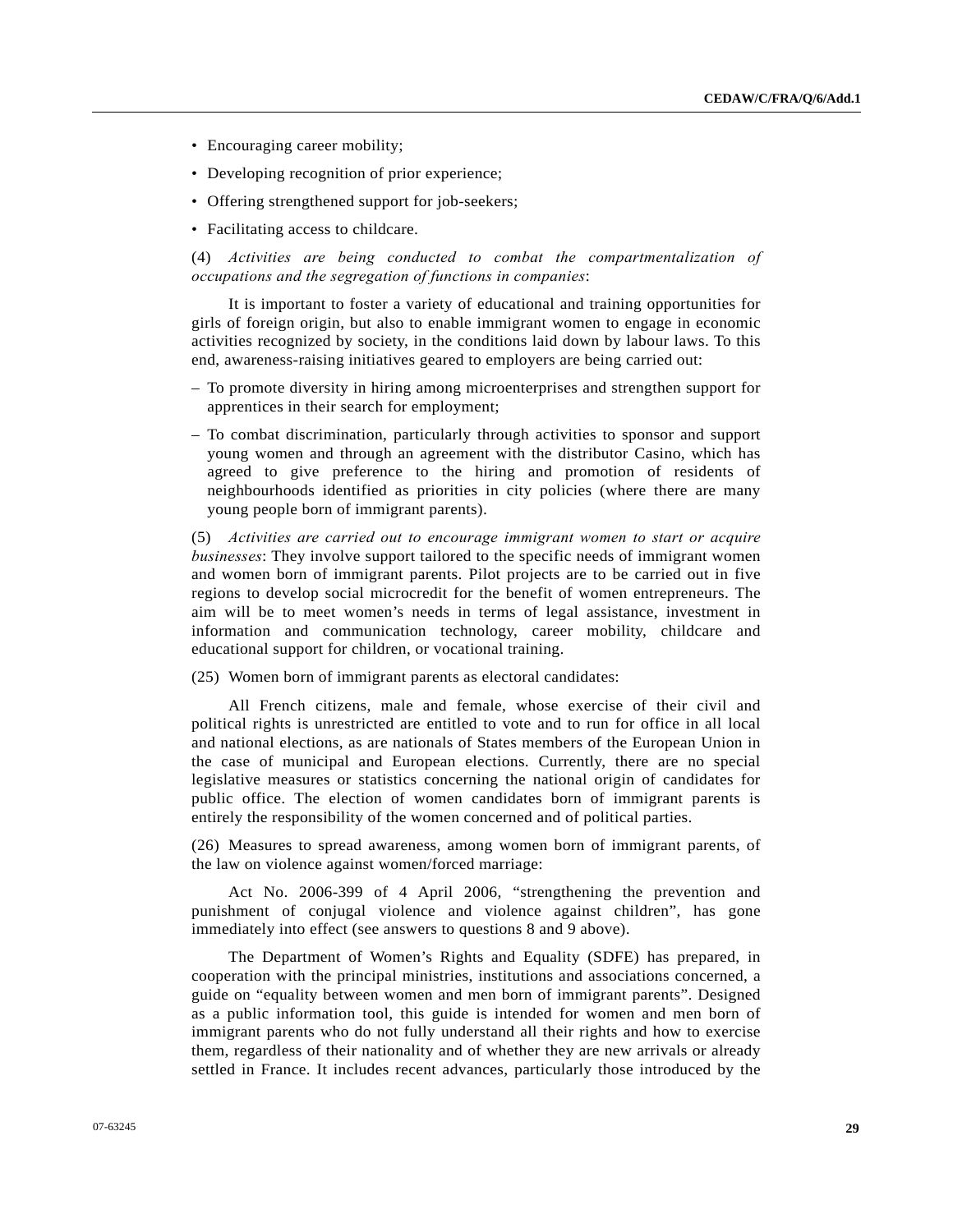law of 4 April 2006. Apart from legal information, this document stresses the reprehensible nature of certain practices, including forced marriage and female genital mutilation. It will be distributed, inter alia, at the reception centres of the National Agency for the Reception of Foreign Nationals and Migration (ANAEM).

 To date, there have been no quantitative surveys that would make it possible to precisely measure the incidence of forced marriage in French territory. The information available is partial at best. For example, there are profiles of women assisted by the *Groupe pour l'Abolition des Mutilations Sexuelles et autres pratiques traditionnelles néfastes à la santé des femmes et des enfants* (Group for the Abolition of Genital Mutilation and Other Traditional Practices Harmful to Women's and Children's Health) (GAMS), which addresses the problem of forced marriage, in Seine-Saint-Denis<sup>[23](#page-29-0)</sup> between January and April 2007:

15 new cases (13 adults, 2 minors);

Average age: 19;

13 in school, 2 seeking employment;

10 of French nationality;

 Origin: 8 from sub-Saharan Africa, 5 from North Africa, 1 from the Comoros, 1 from Sri Lanka;

2 have been victims of forced marriage.

(27) Social protection/older women:

 Women are over-represented in the older population and the dependent population (they account for two thirds of the most highly dependent population) because they have a longer life expectancy than men (84 years versus 77.1 years as of 2006), but are also more likely to be widowed and to live in isolation.

 On average, women's retirement pensions are 38 per cent lower than men's. These inequalities stem not from discriminatory entitlement rules, but from a variety of demographic, social and economic factors: women's working lives are often shorter and more frequently interrupted, and women are more likely to work part-time.

 Mandatory retirement systems include provisions that partially correct these inequalities:

- The contribution period is reduced for women who have had one or more children, regardless of whether they stopped working in order to care for their children;
- Mothers who stop or reduce their economic activity in order to raise children can continue to freely accrue pension rights, depending on their household resources (old-age insurance for at-home parents);
- Survivors' pensions (paid to widows and widowers) help to increase the resource levels of many older women: of the 3.75 million beneficiaries of survivors' pensions in France, 92 per cent are women;
- Women are also the main beneficiaries of the minimum pension, which is paid to retirees whose contributions have been based on low earnings and who meet the conditions for retiring at the full rate.

<span id="page-29-0"></span><sup>23</sup> Department in the Ile-de-France Region north of Paris.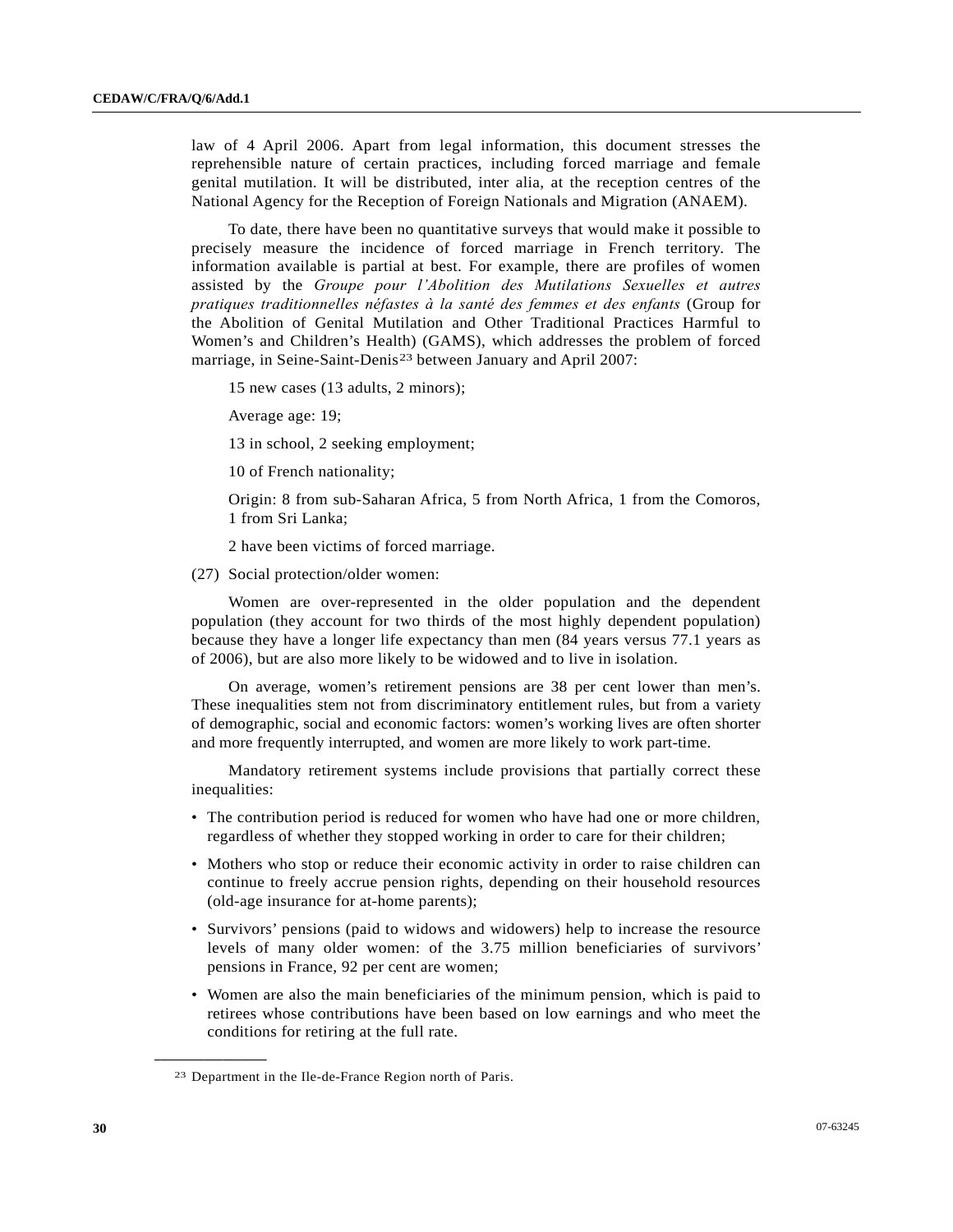Moreover, the Government has announced that the revaluation of small pensions will be considered during the national debate on retirement pensions to be held in 2008.

 The Retirement Advisory Council (COR), a study and coordination forum that includes parliamentarians, social partners, administrations and experts, is currently considering conjugal and family rights under retirement systems. A report is expected in the coming months; it will help to clarify the situation of women with respect to retirement and will suggest areas that could be improved.

 The "Old Age Solidarity Plan", introduced in 2006, is essentially aimed at guaranteeing a diversified system of elder care tailored to the beneficiaries' economic, social and health needs. The Plan provides for:

- Economic measures to guarantee a high level of social protection for dependent persons (ideas are currently being discussed on how to guarantee solidarity-based financing for dependent persons while reducing the share borne by older persons and their families);
- Health and social measures aimed at breaking the isolation of older persons, through the development of:
	- In-home care and assistance services to ensure that older persons can choose to remain in their homes;
	- Assisted-living facilities (apartments), to guard against social isolation and provide food services and in-home assistance at an affordable cost for moderate-income persons.

 In addition, the law of 30 June 2004 on older persons' autonomy provides that town halls should keep a record listing the names of local residents over 65 years of age who are in fragile health and live alone at home, to facilitate the implementation of the emergency alert plan for high-risk situations (such as heatwaves) and to enable social services to offer in-home assistance and intervention.

- (I) Marriage and family life
- (28) Age at marriage:

 The legal minimum age at marriage for girls was aligned with the minimum age for boys by Act No. 2006-399 of 4 April 2006, "strengthening the prevention and punishment of conjugal violence and violence against children" (see answers to questions 8, 9 and 26 above). The Civil Code's new article 144 now provides that "men and women may not enter into marriage until they have reached the age of 18 years".

 Derogations from this provision enabling minors of either sex to marry are still possible. For this purpose, the persons concerned must obtain an age waiver from the Government Procurator recognizing that there are serious grounds for the derogation, and must also obtain the consent of their parents. However, even if one parent opposes the marriage of his or her minor child, he or she cannot prevent it if the Government Procurator has issued an age waiver and the other parent has given consent. A parent who does not consent to the marriage of his or her minor child (as well as a parent who does consent) may lodge an objection to the marriage at any time before it is solemnized.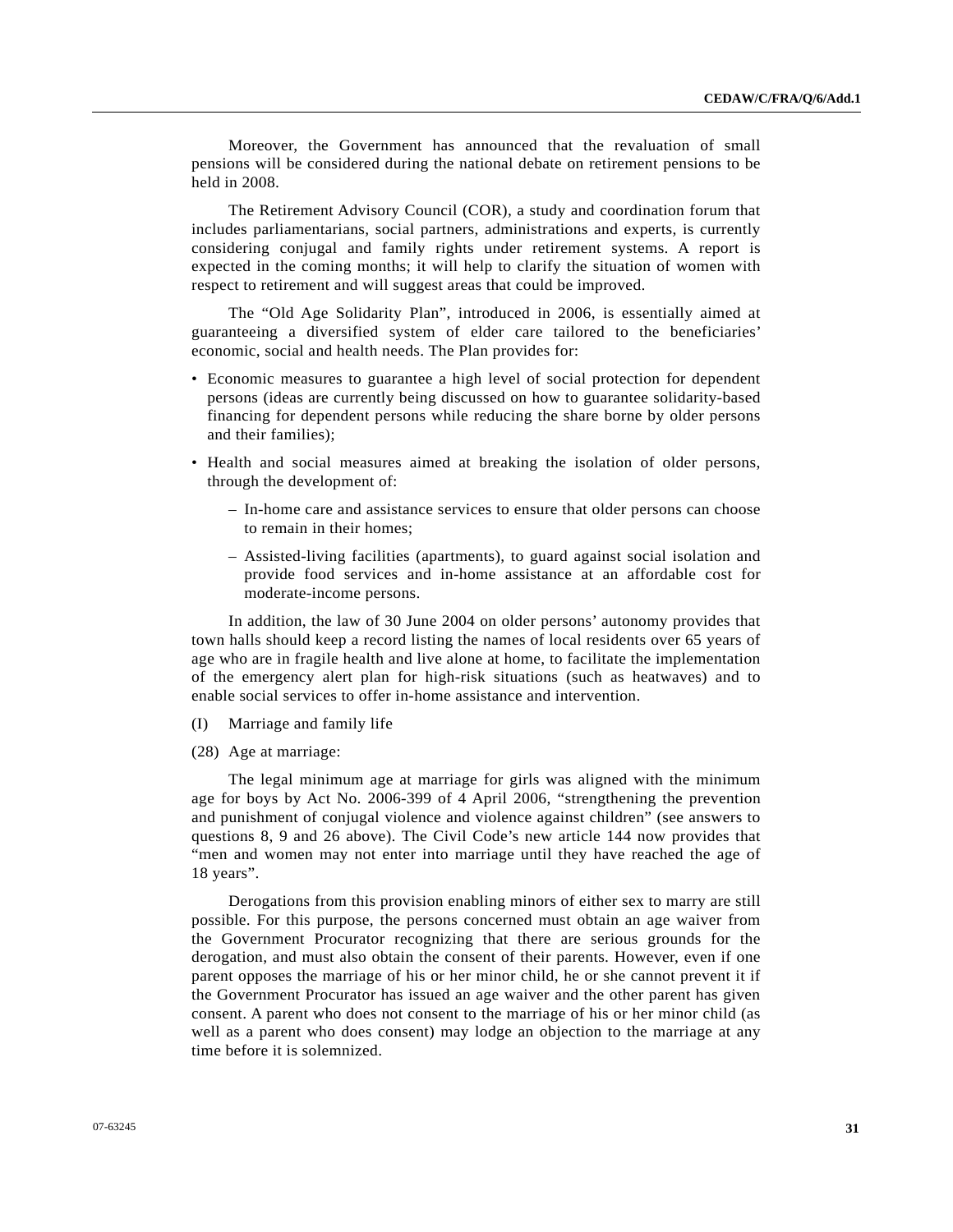(29) Implementation in Mayotte of the provisions of the law of 21 July 2003:

 Following the passage of the Finance Act for Overseas of 21 July 2003 and the law of 26 May 2004, which prohibited polygamy, unilateral repudiation and discrimination regarding inheritance rights of children based on the child's sex or legitimacy, Act No. 2006-911 of 24 July 2006 on immigration and integration provides that births in Mayotte must be registered in accordance with the requirements set out in article 55 of the Civil Code. This same law requires that marriages take place at the town hall in the presence of a civil registrar, whereas previously the cadi, a traditional judge who performs marriage ceremonies under Muslim law, was also considered a civil registrar. This reform is intended to ensure that the woman has consented to the marriage and, of course, does not preclude the possibility of holding a religious ceremony. This approach makes it possible to modify and adapt customary law while respecting local traditions.

 Under Act No. 2007-224 of 21 February 2007 establishing statutory and institutional provisions concerning overseas departments and territories, the provisions of French legislation on the reform of rules on lawful descent and the recognition of children born out of wedlock apply to individuals whose personal civil status is governed by local laws. In a continuation of a process begun some years ago, all legislative or regulatory provisions that introduce discrimination or restrictions with regard to civil, civic or family rights on the grounds of differences in personal status or overseas residence have been definitively abrogated.

 Magistrates will be responsible for ensuring the full effectiveness of these legislative changes and for developing jurisprudence establishing arrangements for implementing these reforms, while respecting the autonomy of local law.

 Moreover, like the entire decentralized SDFE network, the Agency for Women's Rights and Equality is responsible for the local implementation of Government measures taken to promote equality between women and men. To this end, it helps to ensure, in coordination with all the relevant authorities, that recent legislative reforms are implemented on the ground. Accordingly, it has supported the establishment of a "family information focal point" by the *Association pour la Condition Féminine* (Association for the Status of Women). This service cooperates closely with the Territorial Legal Access Centre recently established in Mayotte. (See also the answer to question 6 on the overseas departments and territories.)

(J) Optional Protocol

#### (30) Measures to publicize the Optional Protocol to the Convention:

 Responsibility for spreading awareness of the Convention on the Elimination of All Forms of Discrimination against Women and its Optional Protocol lies with the Department of Women's Rights and Equality (SDFE) and its decentralized network, which has offices throughout French territory, including the overseas departments and territories. Written references to the Convention and the Optional Protocol are found in materials explaining French policies on equality between women and men; these instruments are also mentioned regularly in the oral statements made by SDFE representatives.

 Women's associations and feminist groups also promote women's awareness of the Convention and its Optional Protocol, both in metropolitan France and overseas.